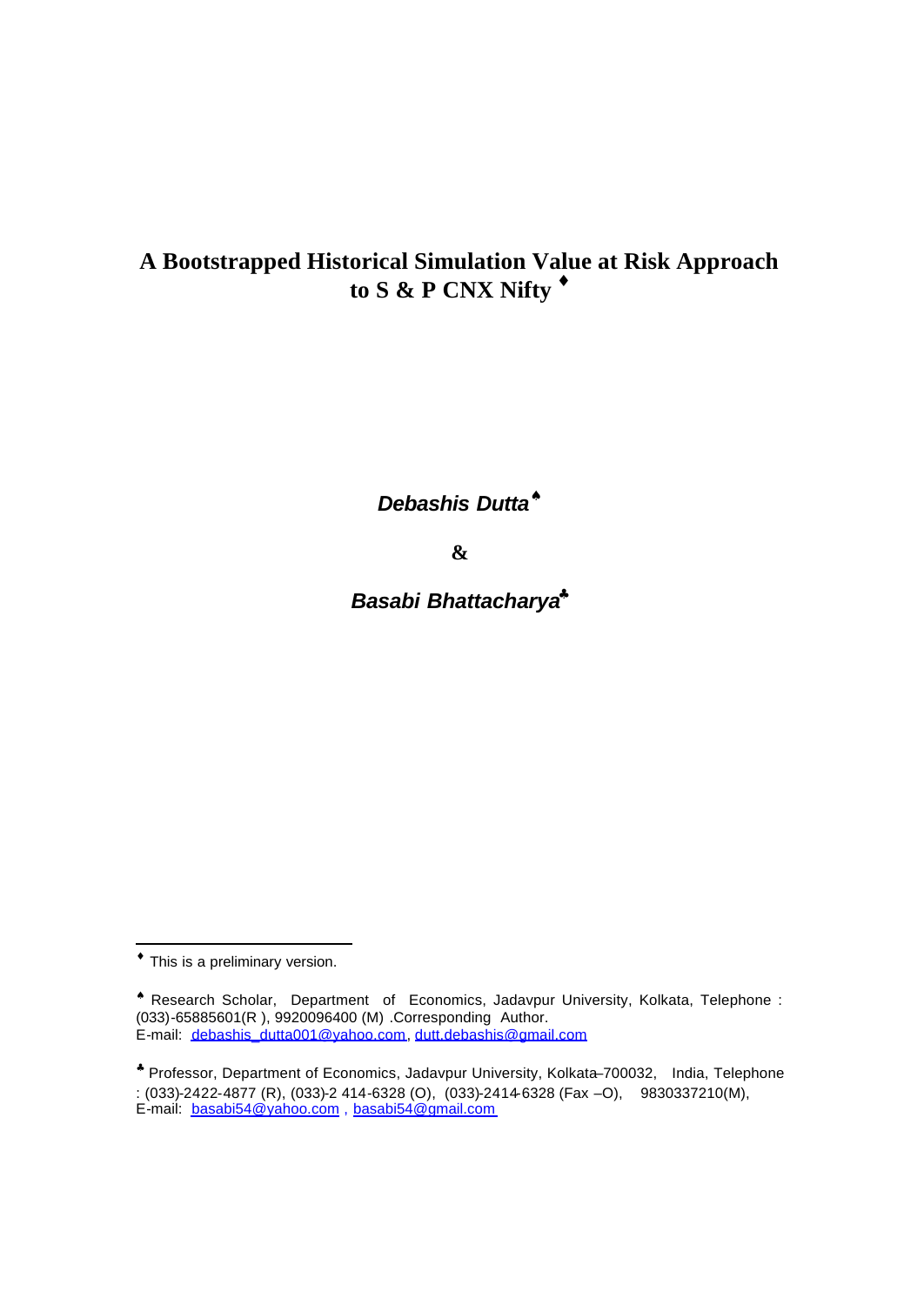## **A Bootstrapped Historical Simulation Value at Risk Approach to S & P CNX Nifty**

#### **Abstract**

This paper proposes to evaluate the predictive performance of Value at Risk (VaR) methods, empirically applied to S&P CNX NIFTY, Index of National Stock Exchange of India. The traditional Value at Risk method assumes linearity as a distributional assumption, which entails high amount of model risk. The Value at Risk model based on historical simulation is a good candidate for the financial returns series, as it does not take any distributional assumption. The Bootstrapped Historical simulation VaR is found to be a better choice as it keeps the true distributional properties along with tackling the scarcity of adequate data point by bootstrapping, which is a necessity for historical simulation.

**JEL classification**: C51, G28

**Keywords**: Value at Risk, VaR, Bootstrapped Historical Simulation, Historical Simulation, S & P CNX Nifty.

\_\_\_\_\_\_\_\_\_\_\_\_\_\_\_\_\_\_\_\_\_\_\_\_\_\_\_\_\_\_\_\_\_\_\_\_\_\_\_\_\_\_\_\_\_\_\_\_\_\_\_\_\_\_\_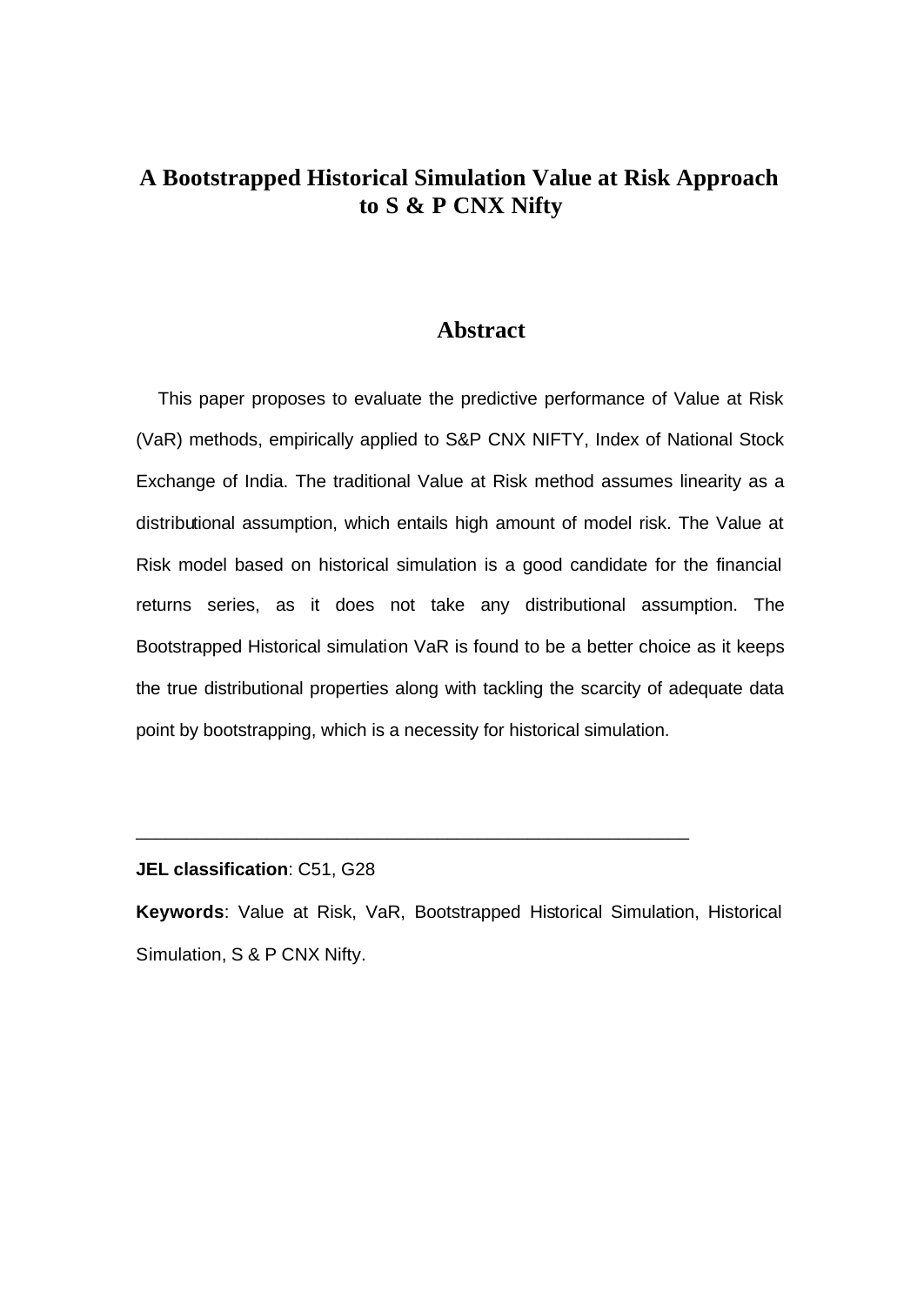### **A Bootstrapped Historical Simulation Value at Risk Approach to S & P CNX Nifty**

#### **I. Motivation:**

The selection of appropriate Value at Risk methodology is a challenge for both researchers as well as practitioners. This has grown in its importance in wake of necessity for market risk capital charge computation for Internal Model approach of Basel II accord as well as the gradual global migration to Value at Risk based limit management system for prudent risk management purpose. The challenges take formidable shapes due to non-linearity of the data set and also nonavailability of larger data set. The Historical Simulation Value at Risk can take care of the non linearity of the data set, as it does not take any distribution assumption like Variance Covariance method where underlying assumptions is that the data set follows a linear distributions. But conventional Historical Simulation method requires 3 to 5 years of data or more. The Bootstrapped Historical Simulation takes care of the non-availability of large data set, by bootstrapping, while retains the main characteristics of the true distribution. As most of the portfolio managers benchmark their portfolio with a reference index like S & P CNX Nifty, our study takes S & P CNX Nifty as data set. We applied various types of Value at Risk techniques along with conventional Historical Simulation Value at Risk method and also Bootstrapped Historical Value at Risk method. Our study focuses largely on their relative performance.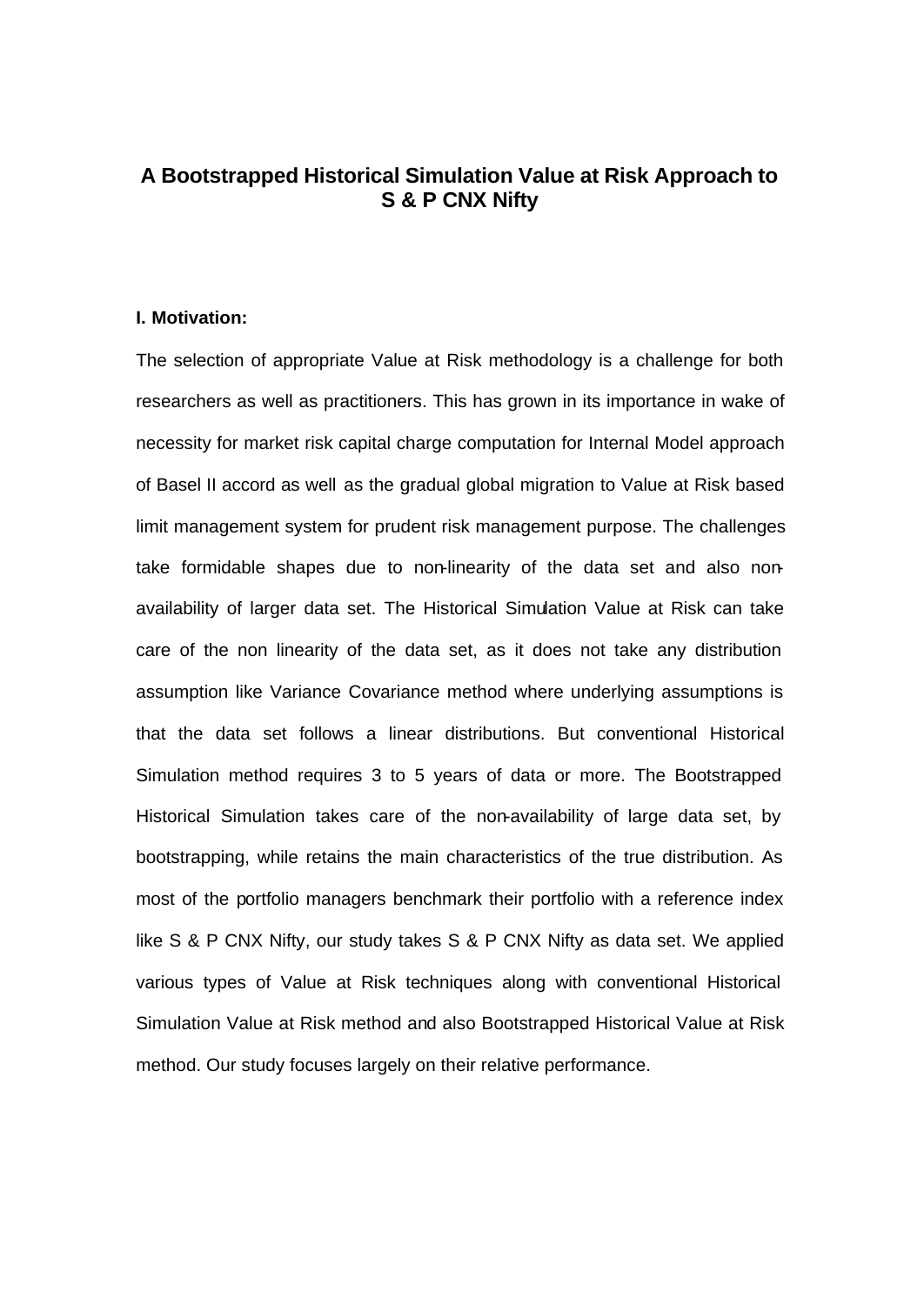#### **II. Literature Survey:**

l

As Value at Risk has long been a central focus of risk measurement and management, there has been a huge array of literature. We have referred a few major studies with its appropriateness with our present study. Amongst earlier studies, Crnkovic and Drachman<sup>1</sup> (1995) developed a metric and compared relative performance comparison between standard variance-covariance method and historical simulation approach. Studies by Schinassi<sup>2</sup>(1999) dwell on dependency of VaR models on historical relationships between price movements in different markets and their trend to break down during times of stress and turbulence in event of structural breaks in relationships across markets.

In the Indian context, some remarkable researches have been carried out on VaR. Srinivasan, Shah, Ganti and Shah<sup>3</sup> (2000) pointed that the computational cost involved as one of the drawbacks of the method and proposed the computational geometry techniques. Sarma, Thomas and Shah<sup>4</sup> (2000) evaluated performance of a few alternative VaR models, using India's Nifty stock market index as a case study and adopted a bi-direction approach i.e., statistical model selection and model selection based on a loss function. Dharba<sup>5</sup> (1999) presented a new method for computing the VaR for a set of fixed- income securities based on extreme value theory that models the tail

<sup>&</sup>lt;sup>1</sup> Crnkovic, C. and Drachman, J., 1997, "Quality Control in VaR: Understanding and Applying Value-at-Risk", Risk Publications, ISBN 189933226X.

<sup>&</sup>lt;sup>2</sup> Schinassi, G. (1999), "Systemic Aspects of Recent Turbulence in Mature Markets", Finance and Development, March, 30-33, IMF, Washington.

 $^3$  Srinivasan, Ashok; Shah, Viral; Ganti, Phanindra V. R.; Shah, Ajay; (2000). Application of Range Searching to Fast Financial Risk Estimation: January, pages 16.

<sup>4</sup> Sarma, M, Susan Thomas and Ajay Shah (2003), "Selection of Value-at-Risk Models", Journal of Forecasting, 22(4), pp. 337-358.<br><sup>5</sup> Dharba Cangadhar(2003): V.

 $^5$  Dharba, Gangadhar(2002); Value-at-Risk for Fixed Income portfolios - A comparison of alternative Models ; Technical Paper , National Stock Exchange, India, www.nse-india.com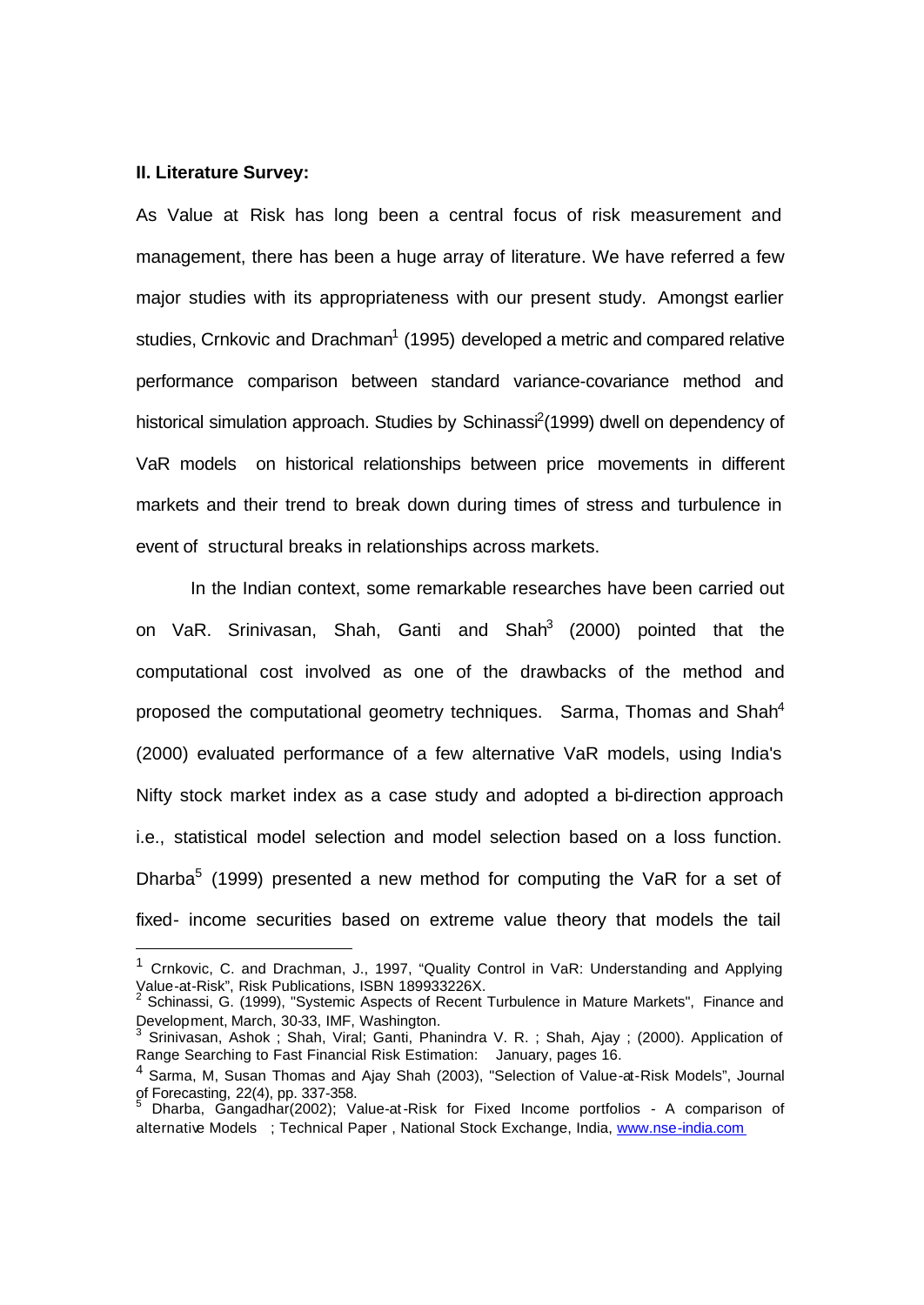probabilities directly without making any assumption about the distribution of entire return process. Nath & Reddy<sup>6</sup> (2003) worked on foreign exchange market in India and studied various VaR methods using the Rupee-Dollar exchange rate data to understand which method is best suited for Indian system. Varma<sup>7</sup> (1999) empirically tested of different risk management models in the Value at Risk (VaR) framework in the Indian stock market with special emphasis on EWMA model and GARCH-GED specification. Samanta & Nath<sup>8</sup> (2003) studied three categories of VaR methods, viz., Variance- Covariance (Normal) methods including Risk-Metric, Historical Simulation (HS) and Tail-Index Based approach. Raina & Mukhopadhyay $9$  (2004) found out optimal allocation of a unit capital between the portfolio elements so as to maximize VaR. The algorithm has been validated using a three-asset portfolio example. Samanta G.P. and Thakur, S.K.<sup>10</sup> (2006) assess the accuracy of VaR estimates obtained through the application of tail-index. The database consists of daily observations on two stock price indices. BSE Sensex and BSE 100 from 1999 to 2005. Results show that tail index based methods provide relatively more conservative VaR estimates and have greater chances of passing through the regulatory backtesting. Among

l

 $^6$  Nath, Golaka ; Reddy, Y. V. (2003). Value at Risk: Issues and Implementation in Forex Market in India : November, pages 26 ; www.nse-india.com.

<sup>&</sup>lt;sup>7</sup> Varma, J. R.(1999) ; Value at Risk Models in Indian Stock Market; Indian Institute of Management, 1999. Working Paper no- 99-07-05, Indian Institute of Management,<br>8 Camanta C. B. and Calaka C. Nath (2003), "Calasting Value at Biak Madela fa

Samanta, G. P. and Golaka C. Nath (2003), "Selecting Value-at-Risk Models for Government of India Fixed Income Securities", International Conference on Business & Finance, December 15-16, 2003 at the ICFAI University, Hyderabad, India, Co-Sponsored by the Philadelphia University, USA.

<sup>&</sup>lt;sup>9</sup> Raina, Ajoy and Mukhopadhyay, C (2004), "Optimizing a Portfolio of Equities, Equity Futures and Equity European Options by Minimising Value at Risk – A simulated Annealing Framework", ICFAI Journal of Finance, May 2004, Vol 10, No. 5.

<sup>&</sup>lt;sup>10</sup> Samata, G.P. and Thakur, S.K., "On Estimating Value at Risk Using Tail Index: Application to Indian Stock Market", ICFAI Journal of Applied Finance, Vol 12, No. 6, June 2006.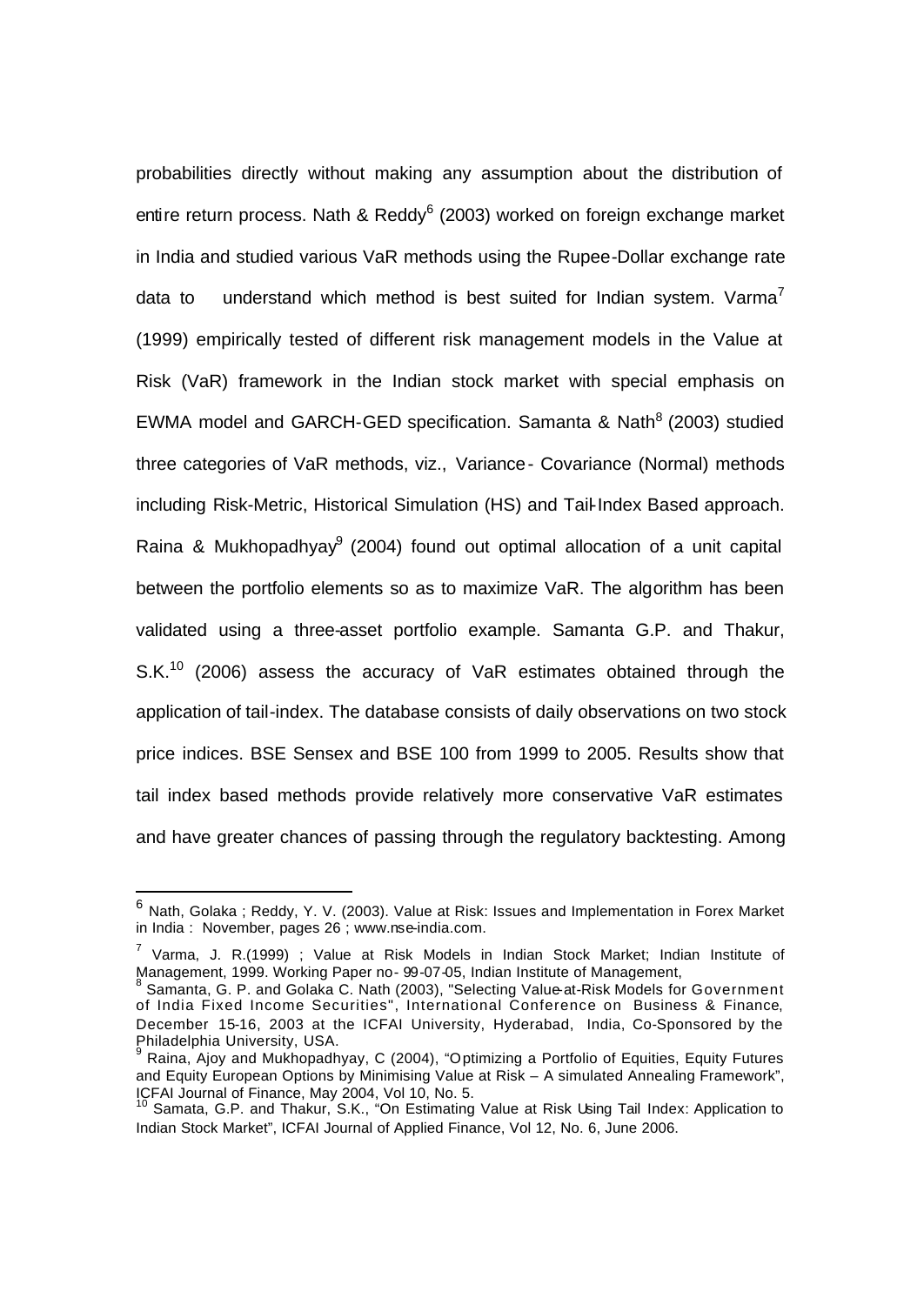a plethora of studies only broad contours of related literature are presented here.

#### **III. Methodology and Data sources:**

#### *Methodology*

l

In our study we have chosen the requisite confidence level, forecast horizon and historical observation period, which are enumerated below.

#### *Confidence Level*

The confidence level is  $p = (1 - a)$ , which defines the probability of the expected maximum loss. The market risk surface can be analyzed by varying the level of confidence. The most common confidence levels are between 95 % and 99 %, although they can vary between 90 % and 99.9% (Hendricks<sup>11</sup>, 1996). The Basel Committee requires the use of 99 % confidence level in official reporting (Basel Committee, 2006)<sup>12</sup>, as it must be high enough for capital requirement calculations, but a lower level of confidence (e.g. 95 %) can be used for internal reporting. In our study, we have selected 95% level of confidence in order to find out VaR for internal reporting purpose.

<sup>&</sup>lt;sup>11</sup> Hendricks, D., 1996, "Evaluation of Value-at-Risk Models Using Historical Data", Economic Policy Review, Federal Reserve Bank of New York, April 1996, pp. 39-69.

<sup>12</sup> Basel Committee on Banking Supervision, 2006, "International Convergence of Capital Measurement and Capital Standards, Comprehensive Version - A Revised Framework", Basel Committee Publications, June 2006, Bank for International Settlements.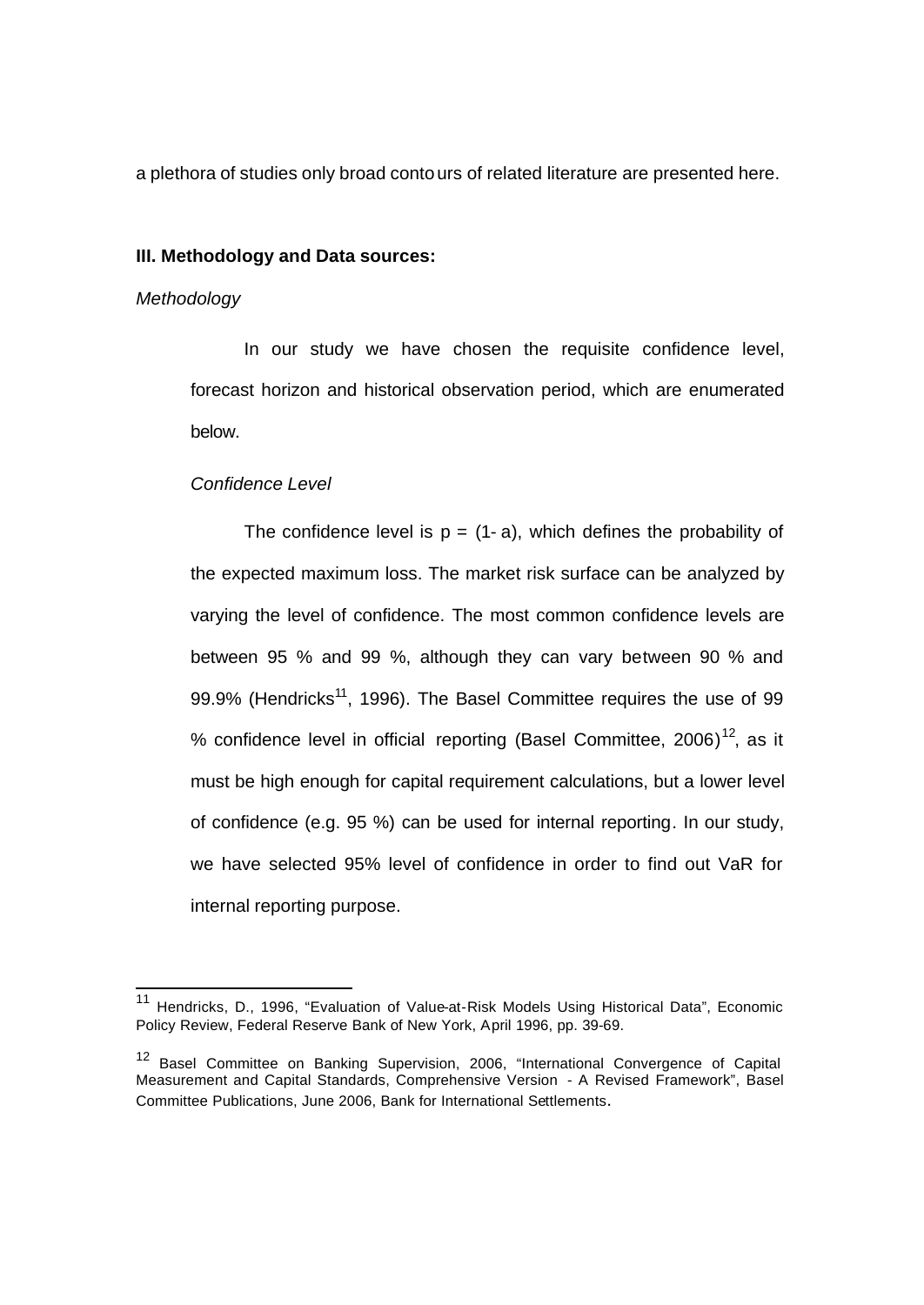#### *Forecast Horizon*

The length of the period, for which the expected maximum loss is forecasted, is known as forecast horizon or holding period. Large deviations in the portfolio value are more probable over a long period than a short one, and VaR is usually greater for a holding period of one month than for a day, for instance. The portfolio composition is assumed to remain static for VaR over the holding period. The adequate length of the holding period depends on whether the risk is measured from a private or a regulatory perspective (Christoffersen et al.<sup>13</sup>, 1998). Trading activity and the liquidity of the assets (i.e. the time and ability to convert a position to cash) has also an impact on the adequate length of the holding period (Khindanova and Rachev<sup>14</sup>, 2000). In practice, the holding period can vary from one trading day to some years, but the Basel Committee requires the use of 10-day holding period for official reporting. They still permit the use of a shorter holding period and scaling of VaR to correspond 10-day holding period1 (Basel Committee<sup>15</sup>, 2006). Khindanova and Rachev<sup>16</sup> (2000) suggest that a 10-day holding period is inadequate for frequently traded assets and restrictive for illiquid assets. As such we have taken 5-

 $\overline{a}$ <sup>13</sup> Christoffersen, P., Diebold, F. and Schuermann, T., 1998, "Horizon Problems and Extreme Events in Financial Risk Management", Economic Policy Review, Federal Reserve Bank of New York, October 1998, pp. 109-118.

<sup>14</sup> Khindanova, I. and Rachev, S. T., 2000, "Value at Risk: Recent Advances", Handbook on Analytic-Computational Methods in Applied Mathematics, CRC Press LLC, pp. 801-858.

<sup>15</sup> Basel Committee on Banking Supervision, 2006, "International Convergence of Capital Measurement and Capital Standards, Comprehensive Version - A Revised Framework", Basel Committee Publications, June 2006, Bank for International Settlements.

<sup>&</sup>lt;sup>16</sup> Khindanova. I. and Rachev, S. T., 2000, "Value at Risk: Recent Advances", Handbook on Analytic-Computational Methods in Applied Mathematics, CRC Press LLC, pp. 801-858.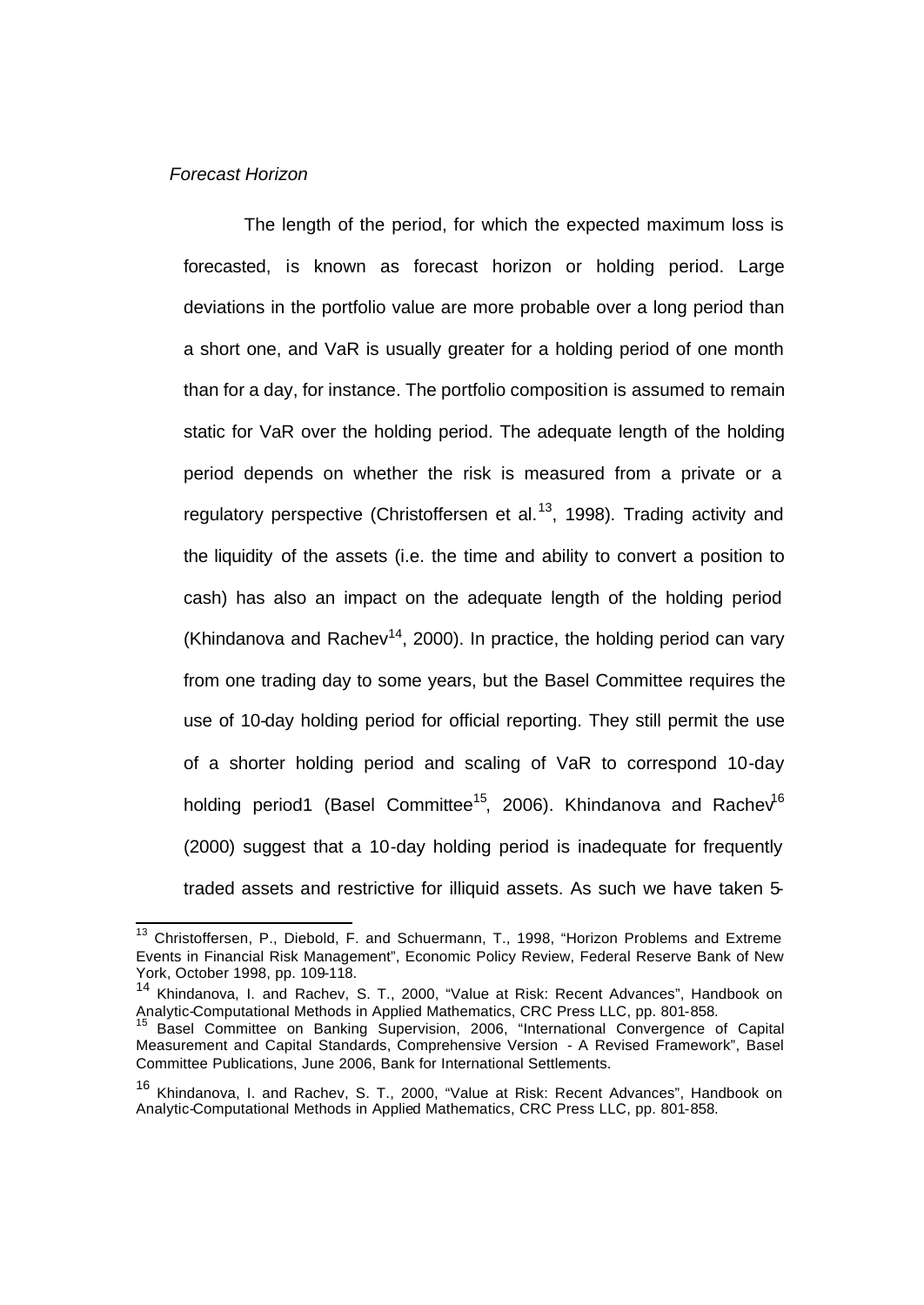days horizon for computing VaR i.e. the reference data remains static for 5 day period.

#### *Historical Observation Period*

The length of the data sample in VaR calculation is known as the historical observation period. This observation period connects VaR to the history of the market risk factors, as the volatility of the risk factors is determined based on the length of the historical observation period. In practice the observation. The regulatory standard sets a minimum length of one year for the historical observation period (Basel Committee<sup>17</sup>, 2005), while the period may vary from a month to several years in practice. A one-period VaR can be scaled to a long horizon VaR by multiplying by the square root of the length of the horizon. For instance, a one-day VaR may be scaled to ten-day VaR by multiplying it by 10. However, this is permitted only if short horizon returns are i.i.d., which is not always the case (Christoffersen et al.<sup>18</sup>, 1998). The regulatory requirement of 250 trading days produces rather accurate VaR forecasts when used with the most common volatility models and Historical

 $17\,$ Basel Committee on Banking Supervision, 2006, "International Convergence of Capital Measurement and Capital Standards, Comprehensive Version - A Revised Framework", Basel Committee Publications, June 2006, Bank for International Settlements.

<sup>&</sup>lt;sup>18</sup> Christoffersen, P., Diebold, F. and Schuermann, T., 1998, "Horizon Problems and Extreme Events in Financial Risk Management", Economic Policy Review, Federal Reserve Bank of New York, October 1998, pp. 109-118.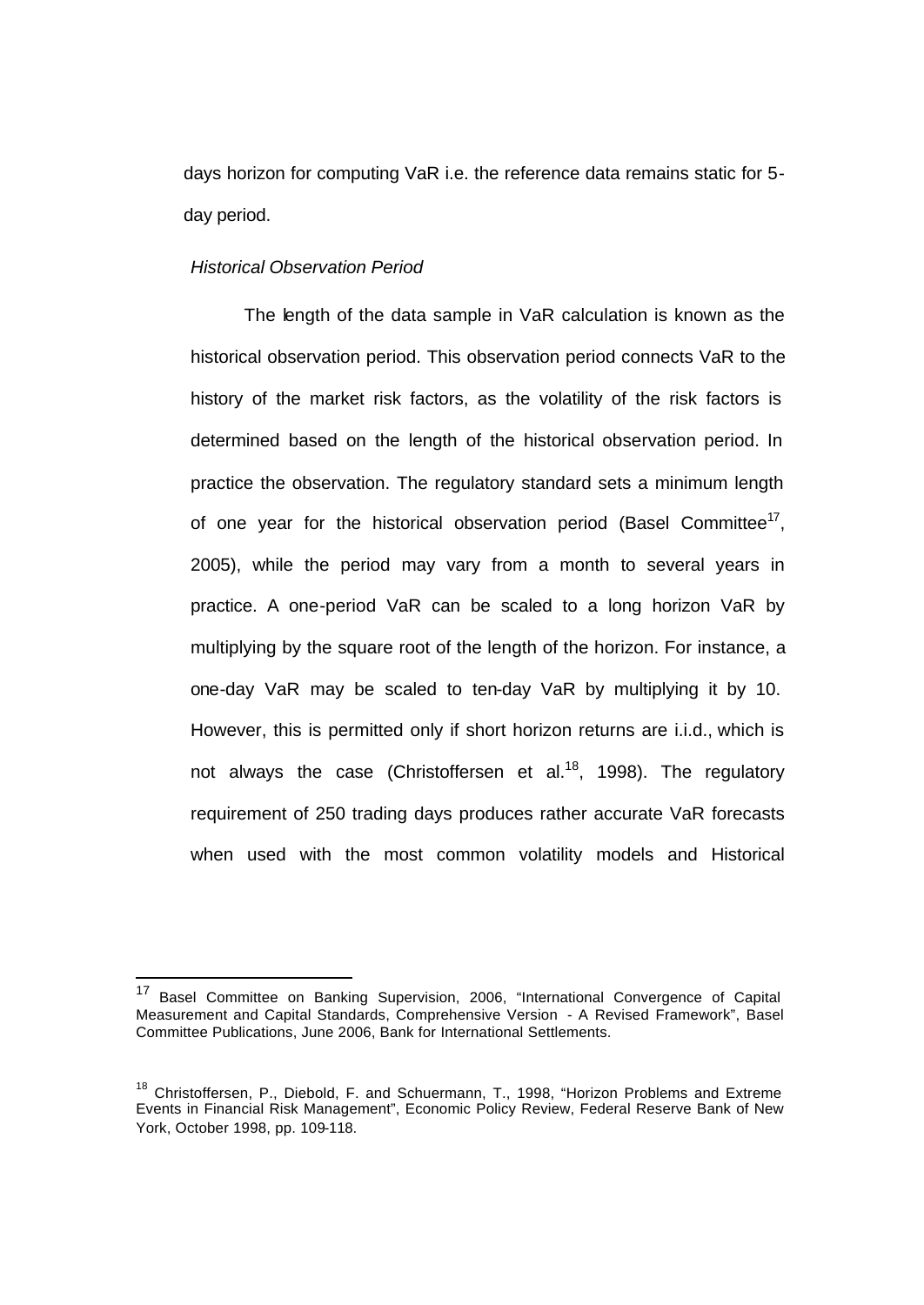Simulation VaR (Hendricks<sup>19</sup>, 1996). Longer historical observation periods provide the most accurate forecasts (Khindanova and Rachev<sup>20</sup>, 2000). Hendricks<sup>21</sup> (1996) reports the superiority of 1,250-day historical observation period on the basis of an analysis of several VaR models with 95 % and 99 % levels of confidence. He finds the stability of unconditional distribution of changes in portfolio value to support the use of long periods. Hendricks<sup>22</sup>'s (1996) results highlight the Basel Committee requirement for a minimum historical observation period of 250 days, as he finds shorter periods to produce inaccurate VaR measures. We have taken considerable long period from 1<sup>st</sup> April 2000 to 31<sup>st</sup> March 2007 having 1755 data points.

#### *Data sources*

The data set used is S& P CNX Nifty as available from National Stock Exchange website for the period from  $1<sup>st</sup>$  April 2000 to  $31<sup>st</sup>$  March 2007 as for Historical Simulation Value at risk, time horizon should be 3 to 5 years at least.

 $22$  Ibid.

l

<sup>19</sup> Hendricks, D., 1996, "Evaluation of Value-at-Risk Models Using Historical Data", Economic Policy Review, Federal Reserve Bank of New York, April 1996, pp. 39-69.

<sup>&</sup>lt;sup>20</sup> Khindanova, I. and Rachev, S. T., 2000, "Value at Risk: Recent Advances", Handbook on Analytic-Computational Methods in Applied Mathematics, pp. 801-858.

<sup>21</sup> Hendricks, D., 1996, "Evaluation of Value-at-Risk Models Using Historical Data", Economic Policy Review, Federal Reserve Bank of New York, April 1996, pp. 39-69.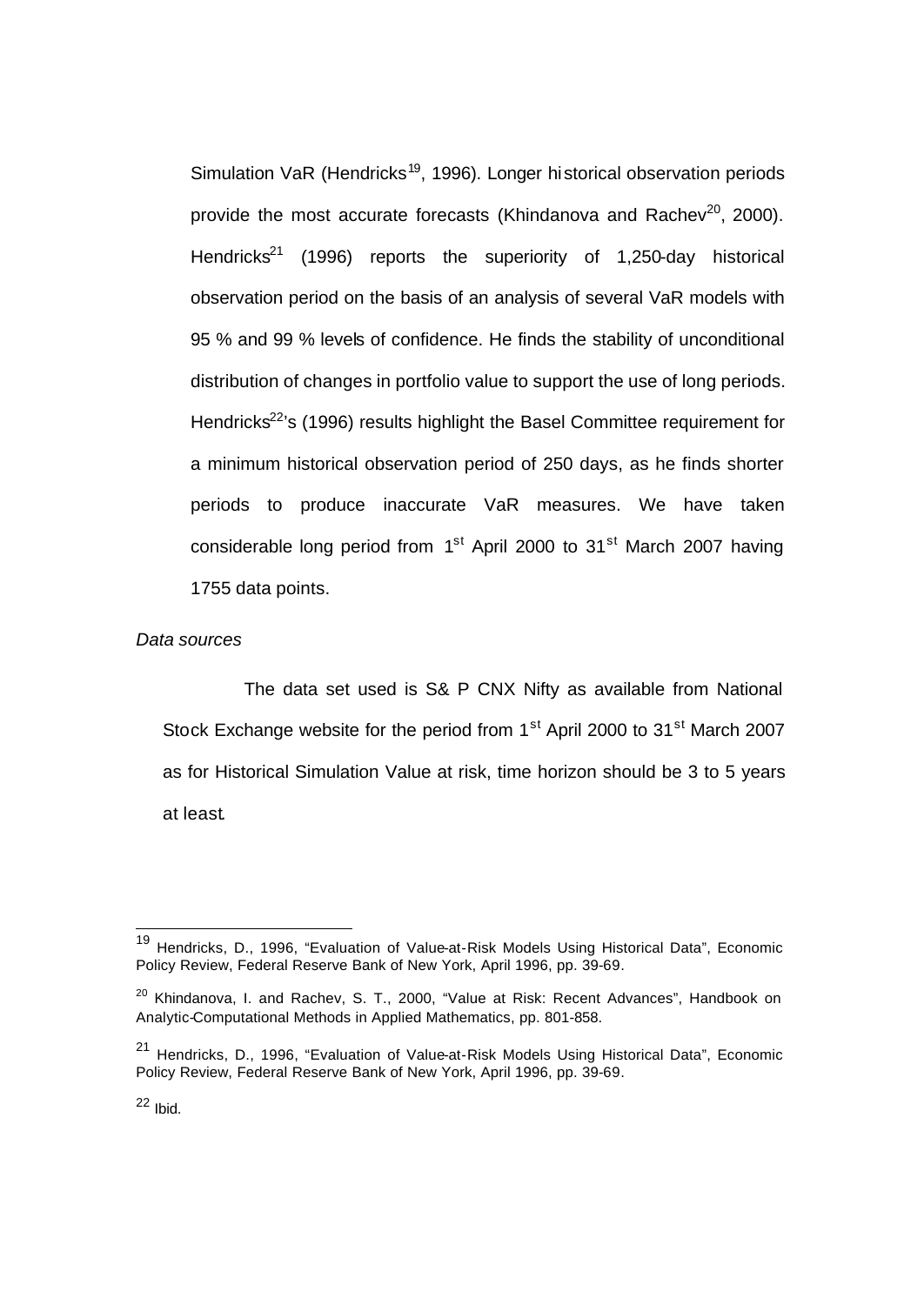#### **IV. Empirical Results**

We have generated the profit and loss from the index returns, which replicate that of a portfolio. The profit and loss generated by an asset (or portfolio) over the period t,  $P/L_t$ , can be defined as the value of the asst (or portfolio) at the end of t minus the asset value at the end of t-1:

$$
P/L_t = P_t - P_{t-1}
$$

Wherein the positive value indicates profit, the negative value indicates loss.



#### **Figure 1: Histogram of absolute Profit and Loss**

Then we have attempted a distributional fitting to capture the nature of the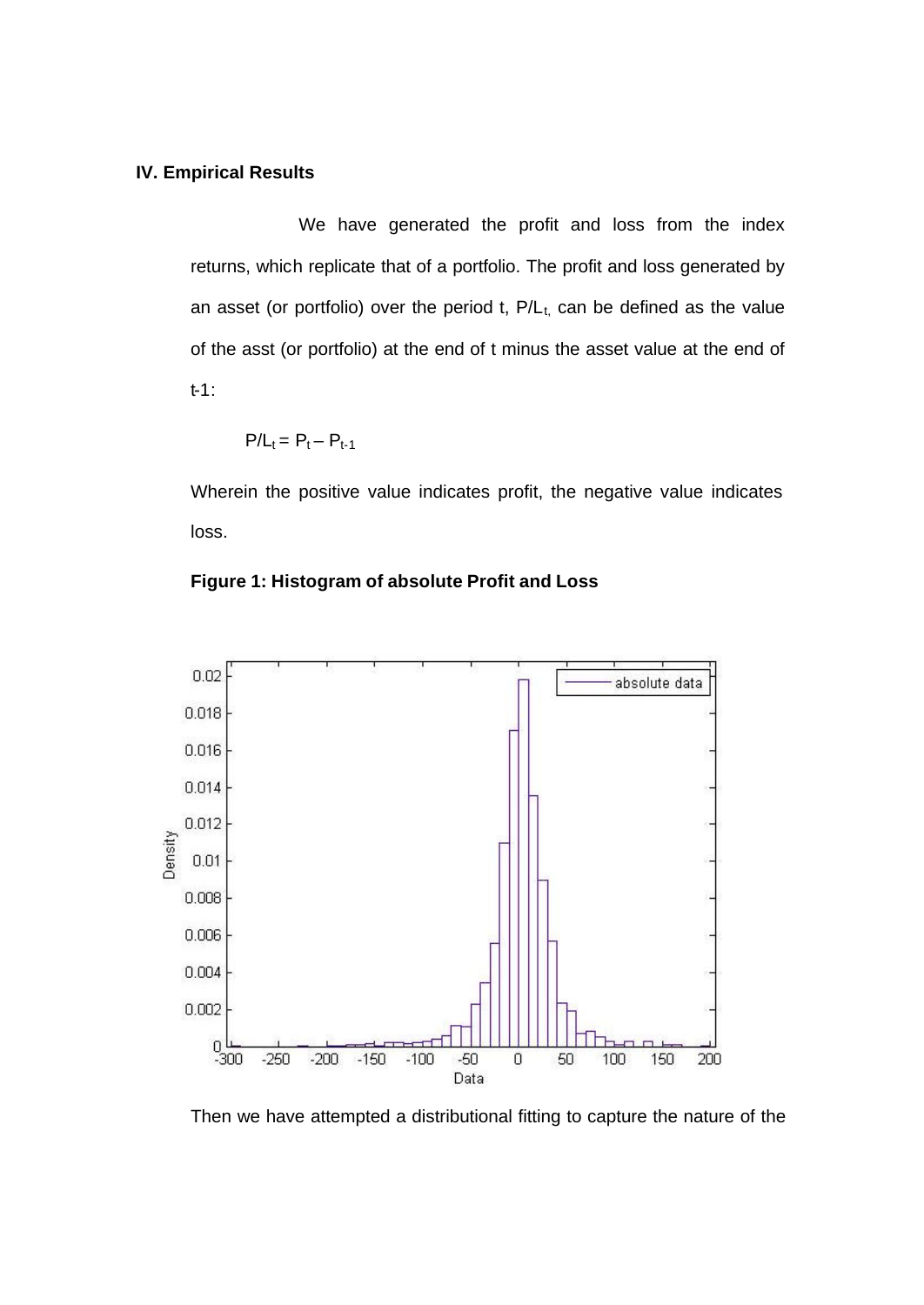distribution, as the distributional assumption is one of the key points for Value at Risk computation.



**Figure 2: Fitting of Profit and Loss distribution**

In the above diagram, fit 1 is normal and fit 2 is non-normal. The fitting is attempted to find the nature of the distribution as methods of value at risk computation that we shall approach is dependent on distributional assumptions. The fitting says that that the distribution in our study is a good candidate for non-normal one. Therefore, it is not a good candidate for general parametric value at risk measure, where underlying assumption is returns are normally distributed.

Then we have applied Historical Simulation method, which does not take any distributional assumption and as such a good candidate for Value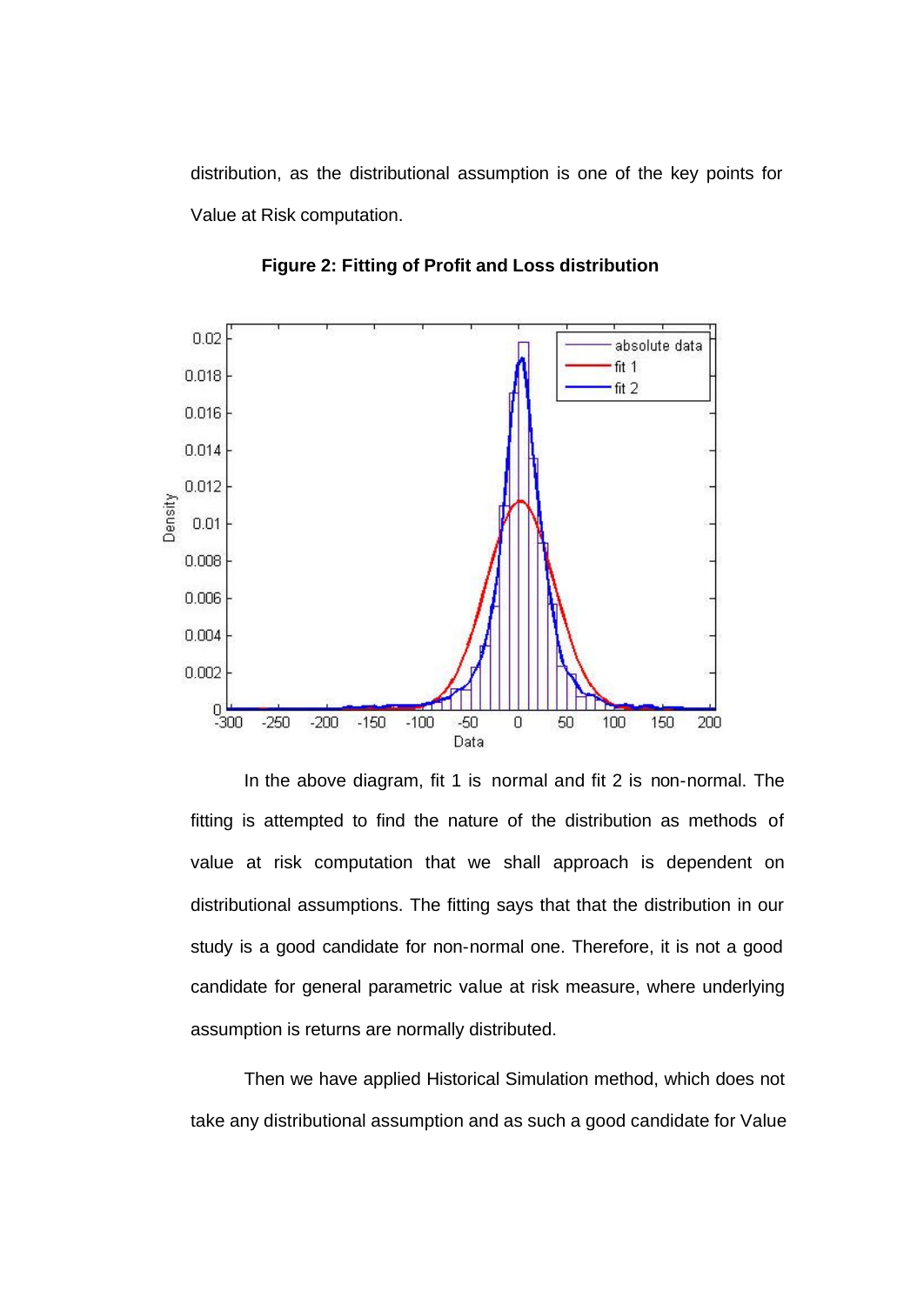at Risk. In the historical simulation, the distribution of the future shifts in the risk factors of a portfolio is a treated as the same way as the prior period distribution of shits to simulate the value at risk. The most advantage is that it is non-parametric and as such does not assume any distributional assumption as to normality. We computed Value at Risk (called as VaR) at risk and subsequent expected shortfall (called ES) as per historical simulation. Expected Shortfall is a coherent risk measure which considers risk beyond VaR level.



**Figure 3: Historical Simulation Approach to VaR and Expected Shortfall**

The empirical result for historical simulation VaR is 49.935 and Expected Shortfall is 92.5742.The major advantage of this method is that it neither assumes returns are normally distributed nor it assumes returns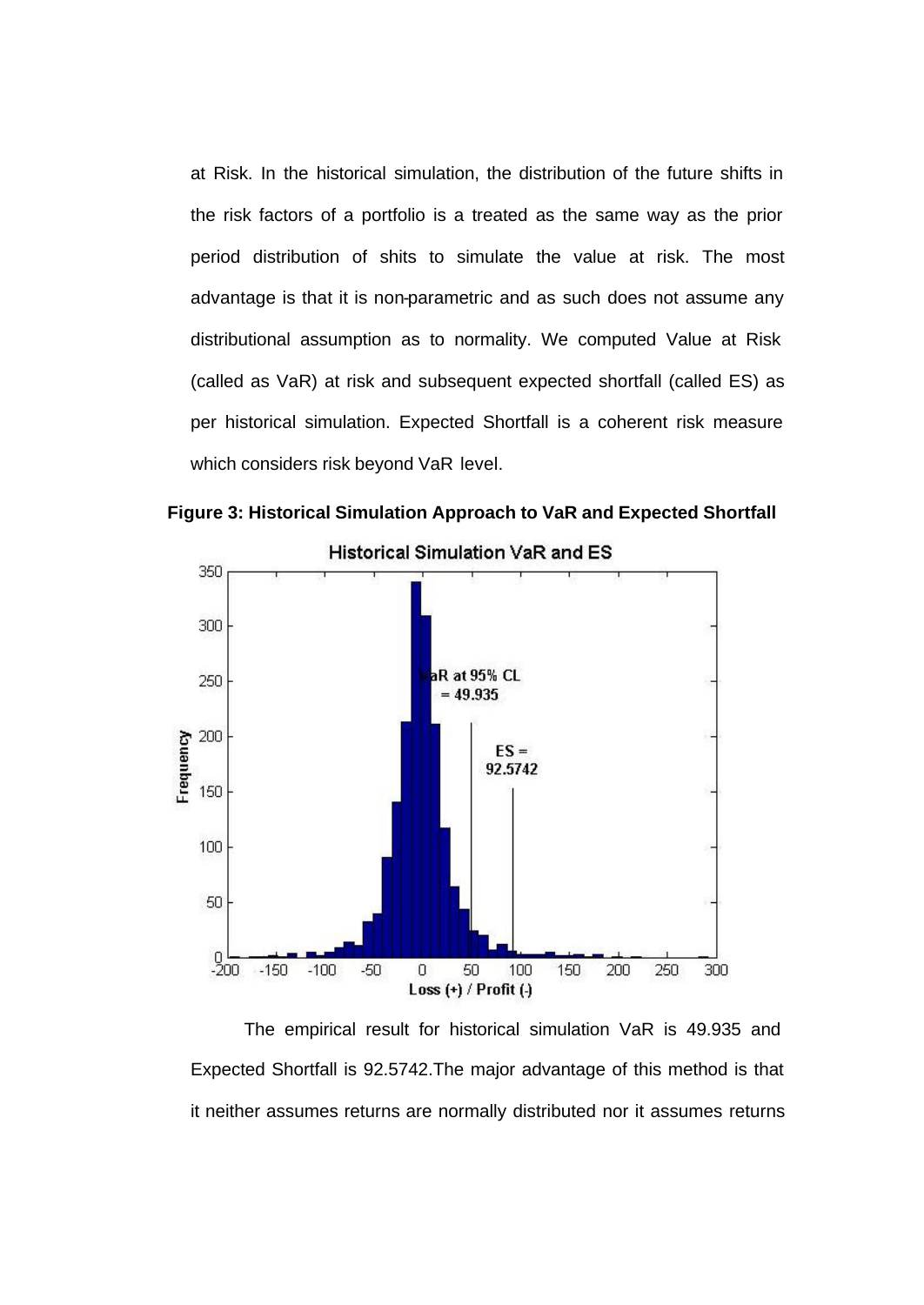are identically distributed over time .As a result; historical simulation model can well accommodate the fat tail for VaR computation unlike other simple approaches. This model does not bear much model risk for incorrect estimation of parameters as there is no necessity to estimate any parameter like volatilities, correlations or others.

Further, an attempt has been made to identify the behaviour of the tail as it is an important tool for risk measurement. We have constructed exploratory tool like QQ plot to get a view of the heaviness of the tail.

 **Figure 4: Application of Graphical Exploratory Tool: QQ Plot**



As the QQ plot has steeper slopes at the tails and the tails have the slope different from the central mass, are suggestive of the empirical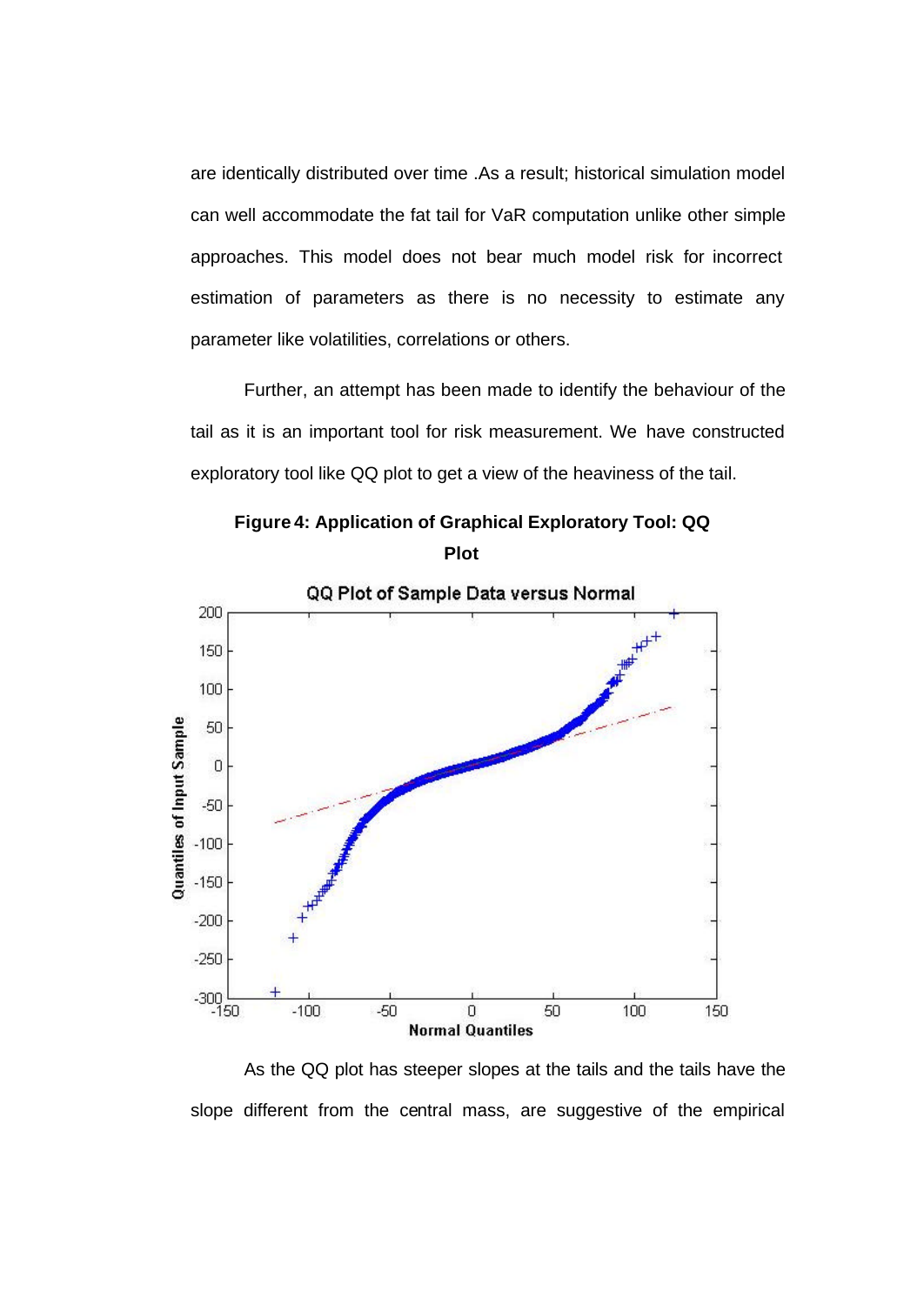distribution have heavier , or thinner, tails than the reference distribution .This QQ plot is a good tool for identifying outliers (e.g. observations contaminated by large errors).

The improvement over the conventional Historical Simulation Approach is Bootstrap Approach. In bootstrap method the samples are drawn from same historical data with replacement. The benefit of the method is that it implicitly takes the volatilities and correlations present in the historical data. The major advantage of this bootstrap method is that we can draw any amount of large data which is essential for model validation that may be not be case in historical simulation with less historical data. Then we computed bootstrapped VaR as below: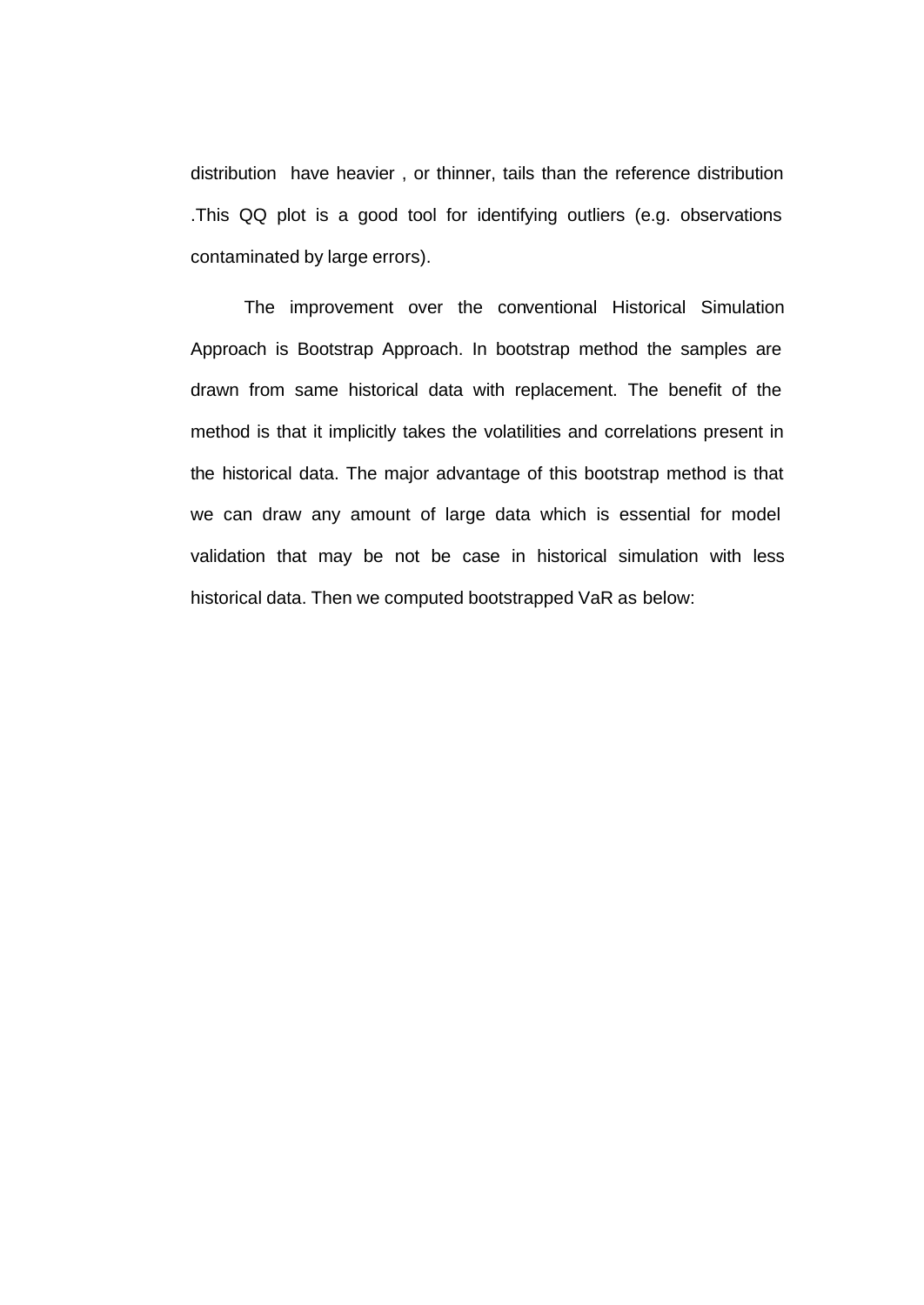

**Figure 5: Bootstrapped Historical Simulation** 

The result of the bootstrapped historical VaR is 51.2312 with 10000 resample from the historical data set.

#### **V. Concluding Observations**

Result of our study for historical bootstrapped VaR is 51.2312, which is a little higher than historical VaR i.e. 49.935. The main purpose of using bootstrapped historical VaR is that it takes care of the necessity of large data for model validation even the sample size is not adequate. As we have shown above that historical simulation is used for non-linearity present in the data set as historical simulation method takes care of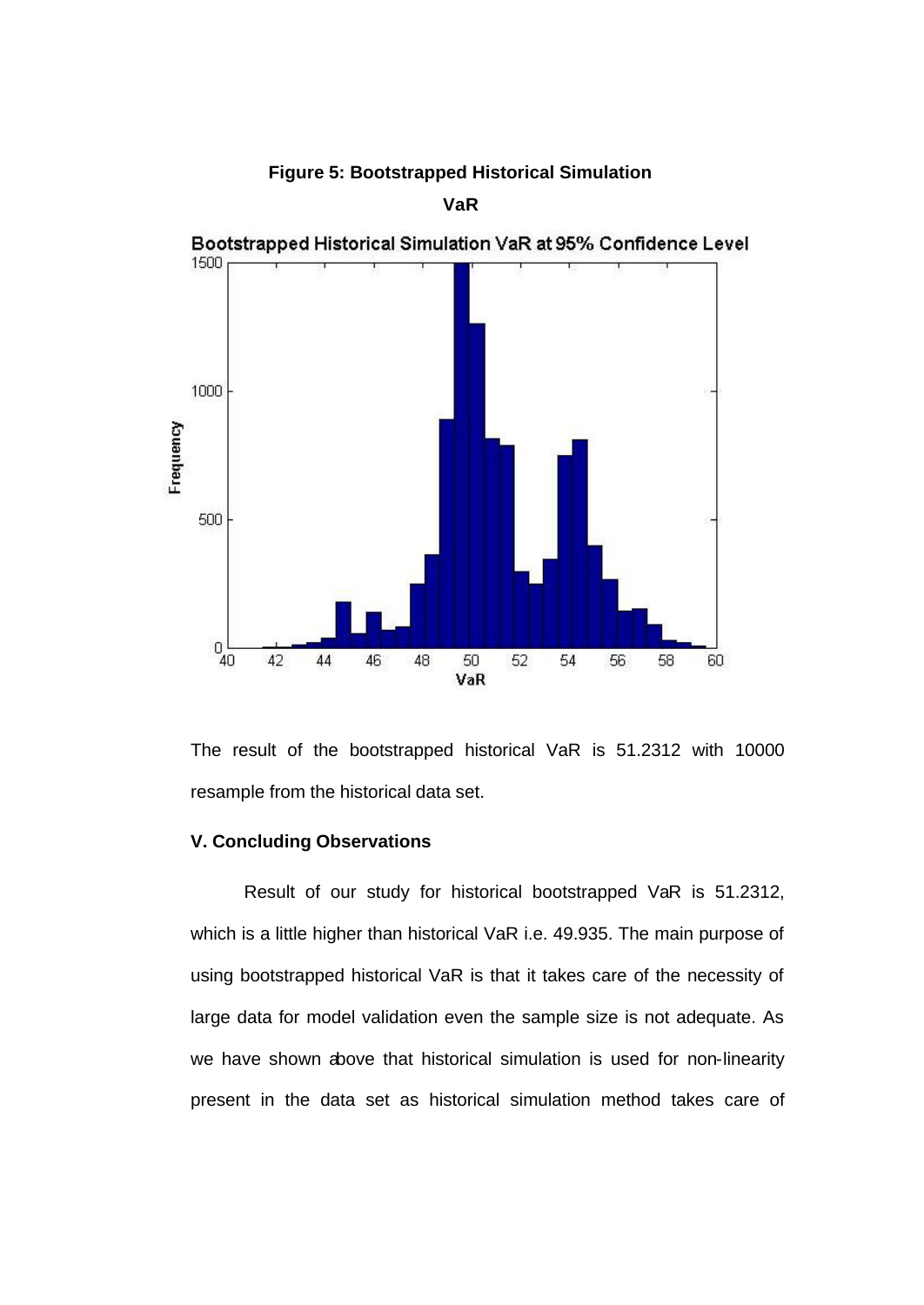volatilities and correlations present in the referenced historical data. As such, in present context of non-linear data set which may not have all stressed scenarios, the use of bootstrapped historical VaR method is a better choice. It also be noted that the main motivation for this comparative study is that a well-defined optimization process of VaR accuracy would be a valuable asset to risk managers, though analytical derivation of such optimization process can be difficult, as the portfolio composition is not often static and the market risk factors change randomly. Accordingly, the statistical properties of VaR can vary. However, our present study leaves scope for further research as bootstrapped historical simulation, although does take care of the true distribution along with the stressed period present in the data set; it is unable to explain in full the true movement in full, where Extreme Value Theory based VaR is able to address the same.

#### **References:**

Allen, M. (1994), "Building a Role Model", Risk, 7, 73-80

Artzner, P., Delbaen, F., Eber, J. M. and Heath, D., 1999, "Coherent Measures of Risk", Mathematical Finance, 9, pp. 203-228.

Basel Committee on Banking Supervision, 2006, "International Convergence of Capital Measurement and Capital Standards, Comprehensive Version - A Revised Framework", Basel Committee Publications, June 2006, Bank for International Settlements.

Beder, T. (1995), "VaR: Seductive but Dangerous", Financial Analysts Journal, 51, 12-24.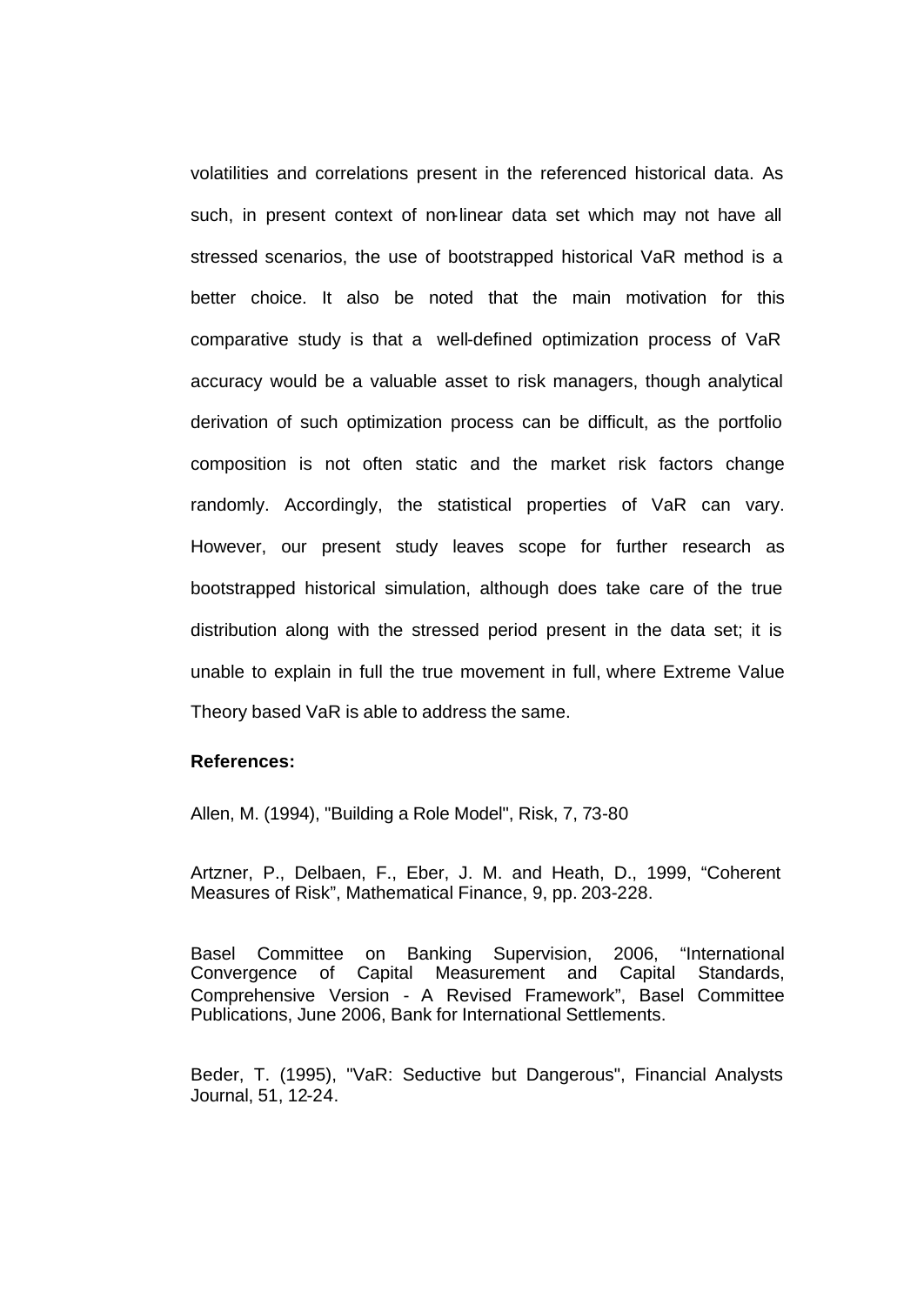Berkowitz, J., 2001, "Testing Density Forecasts, with Applications to Risk Management", Journal of Business and Economic Statistics, American Statistical Association, October 2001, Vol. 19, pp. 465-74.

Berkowitz, J., Christoffersen, P. and Pelletier, D., 2005, "Evaluating Valueat-Risk Models with Desk-Level Data", Fourth Joint Central Bank Research Conference on 9 Nov 2005, European Central Bank, Research Paper, Preliminary Version, Cited on 17.8.2006.

Berkowitz, J. and O'Brien, J., 2002, "How Accurate are the Value-at-Risk Models at Commercial Banks?", Journal of Finance, Vol. 57, Issue 3, pp. 1093-1111.

Bollerslev, Tim, (1986). Generalized Autoregressive Conditional Heteroskedasticity, Journal of Econometrics, 31, 307-327

Campbell, J. Y., Lo, A. W. and MacKinlay A. C., 1997, "The Econometrics of Financial Markets", Princeton University Press, ISBN 0691043019.

Campbell, S. D., 2005, "A Review of Backtesting and Backtesting Procedures", Board of Governors of the Federal Reserve System, Finance and Economics Discussion Series 2005-21.

Cassidy, C. and Gizycki, M., 1997, "Measuring Traded Market Risk: Value-at-Risk and Backtesting Techniques", Reserve Bank of Australia, Research Discussion Paper 9708.

Christoffersen, P., 1998, "Evaluating Interval Forecasts", International Economic Review, Department of Economics, University of Pennsylvania and Osaka University Institute of Social and Economic Research Association, November 1998, Vol. 39, No. 4, pp. 841-862.

Christoffersen, P., Diebold, F. and Schuermann, T., 1998, "Horizon Problems and Extreme Events in Financial Risk Management", Economic Policy Review, Federal Reserve Bank of New York, October 1998, pp. 109-118.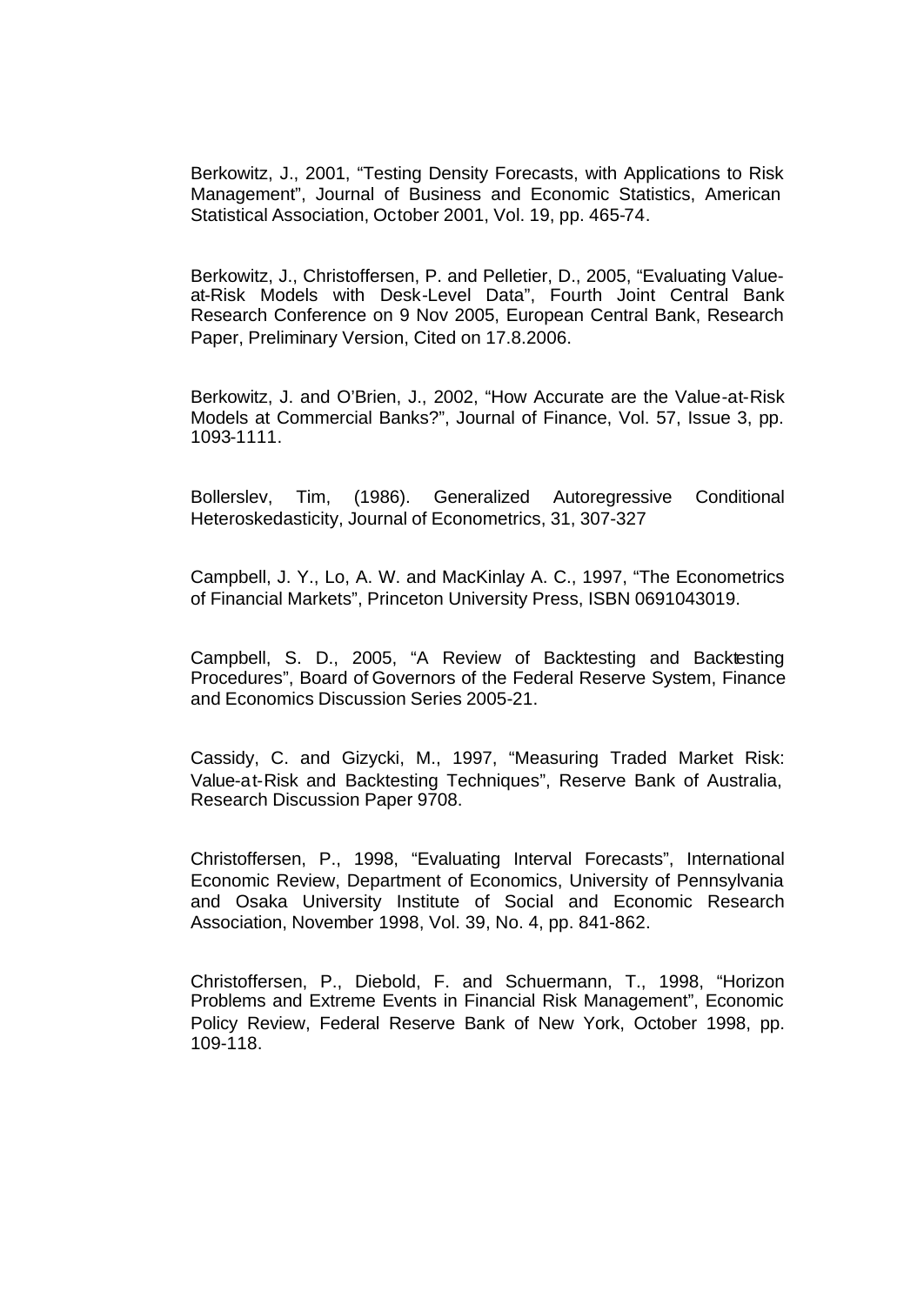Christoffersen, P. and Pelletier, D., 2004, "Backtesting Value-at-Risk: A Duration-Based Approach", Journal of Financial Econometrics, Oxford University Press, Vol. 2, No. 1, pp.84-108.

Crnkovic, C. and Drachman, J., 1997, "Quality Control in VaR: Understanding and Applying Value-at-Risk", Risk Publications, ISBN 189933226X.

Danielsson, J. (2000), "The Emperor has No Clothes: Limits to Risk Modelling", London School of Economics, http://www.risk.is

Danielsson, J. and J. Morimoto (2000), "Forecasting Extreme Financial Risk: A Critical Analysis of Practical Methods for the Japanese Market", IMES Discussion Paper Series-2000-E-8, 3 http://www.risk.is.

Daracogna, M.M, Muller, U.A., Pictet, O.V and C.G. de Vries, (1995). The Distribution of Extremal Foreign Exchange Rate Returns in Extremely Large Data Sets. Tinbergen Institute, International and Development Economics, TI 95-70.

Dharba, Gangadhar(2002); Value-at-Risk for Fixed Income portfolios - A comparison of alternative Models ; Technical Paper , National Stock Exchange, India, www.nse-india.com.

Dempster, M. A. H. (editor), 2002, "Risk Management: Value at Risk and Beyond", Cambridge University Press, ISBN 0521781809.

Diebold, F. X., Gunther, T. A. and Tay, A. S., 1998, "Evaluating Density Forecasts", International Economic Review, Vol. 39, pp. 863-883.

Dowd, K., 2005a.,Measuring Market Risk, John Wiley & Sons Ltd,

Dowd, K., 2005b, "Spectral Risk Measures", Financial Engineering News, March/April, 2005, No. 42, pp. 7.

Dowd, K., 2005c, "Coherent Risk Measures", Financial Engineering News, January/February 2005, No. 41, pp. 7.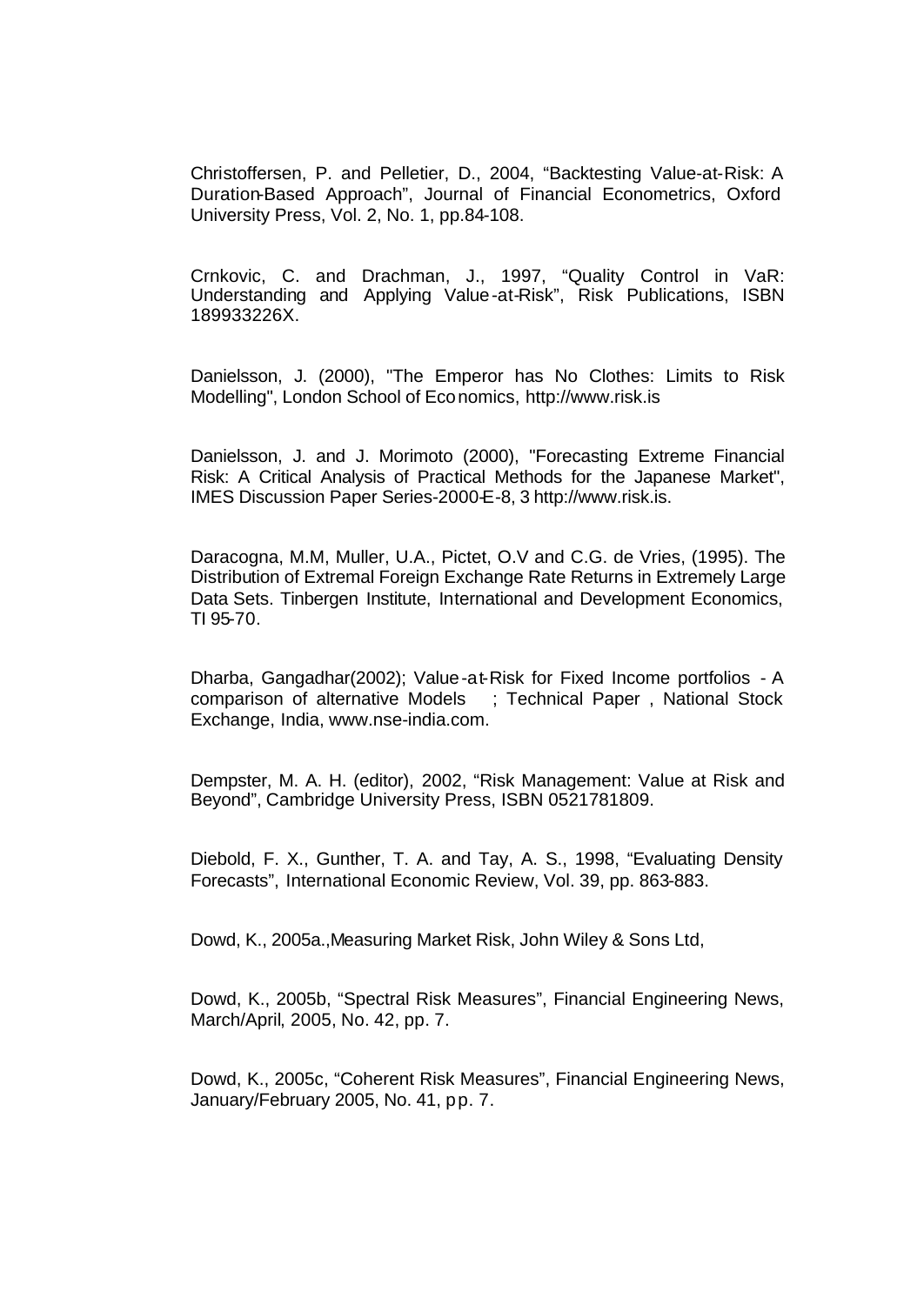Dowd, K., 2004, "VaR and Subadditivity", Financial Engineering News, November/December 2004, No. 40, pp. 7.

Embrechts, P., Kaufmann, R. and Patie, P., 2005, "Strategic Long-Term Financial Risks:Single Risk Factors", Computational Optimization and Applications, Kluwer Academic Publishers, Vol. 32, Issue 1-2, ISSN 09266003, pp. 61-90.

Embrechts, P., Klüppelberg, C. and Mikosch, T., 1997, "Modelling Extremal Events for Insurance and Finance", Springer Publishing, First Edition, ISBN 3540609318.

Embrechts, P. McNeil, A. and Straumann, D., 1999, "Correlation and Dependence in Risk Management: Properties and Pitfalls", RiskLab Switzerland, Research Paper, Cited on 22.10.2006,Short version published in "Extremes and Integrated Risk Management", edited by Embrechts, P., 2000, Risk Books, ISBN 189933274X, pp. 71-76.

Engle, R. F., 1982, "Autoregressive Conditional Heteroscedasticity with Estimates of the Variance of United Kingdom Inflation", Econometrica, Blackwell Publishing, Vol. 50, No. 4, pp. 987-1008.

Engle, R. F. and Manganelli S., 2004, "CAViaR: Conditional Autoregressive Value-at-Risk by Regression Quantiles", Journal of Business and Economic Statistics, Vol. 22, pp. 367-381.

Fisher, R. A. and L. H. C. Tippett (1928): "Limiting forms of the frequency distribution of the largest or smallest member of a sample", Proceeding of Cambridge Philoshophical Society, 24, 180-190.

Gunter Loeffler 2004 An anatomy of rating through the cycle, Journal of Banking & Finance(28) , p695-p702.

Hendricks, D. (1996), "Evaluation of Value- at-Risk Models Using Historical Data", Federal Reserve Bank of New York Policy Review, April, 39-69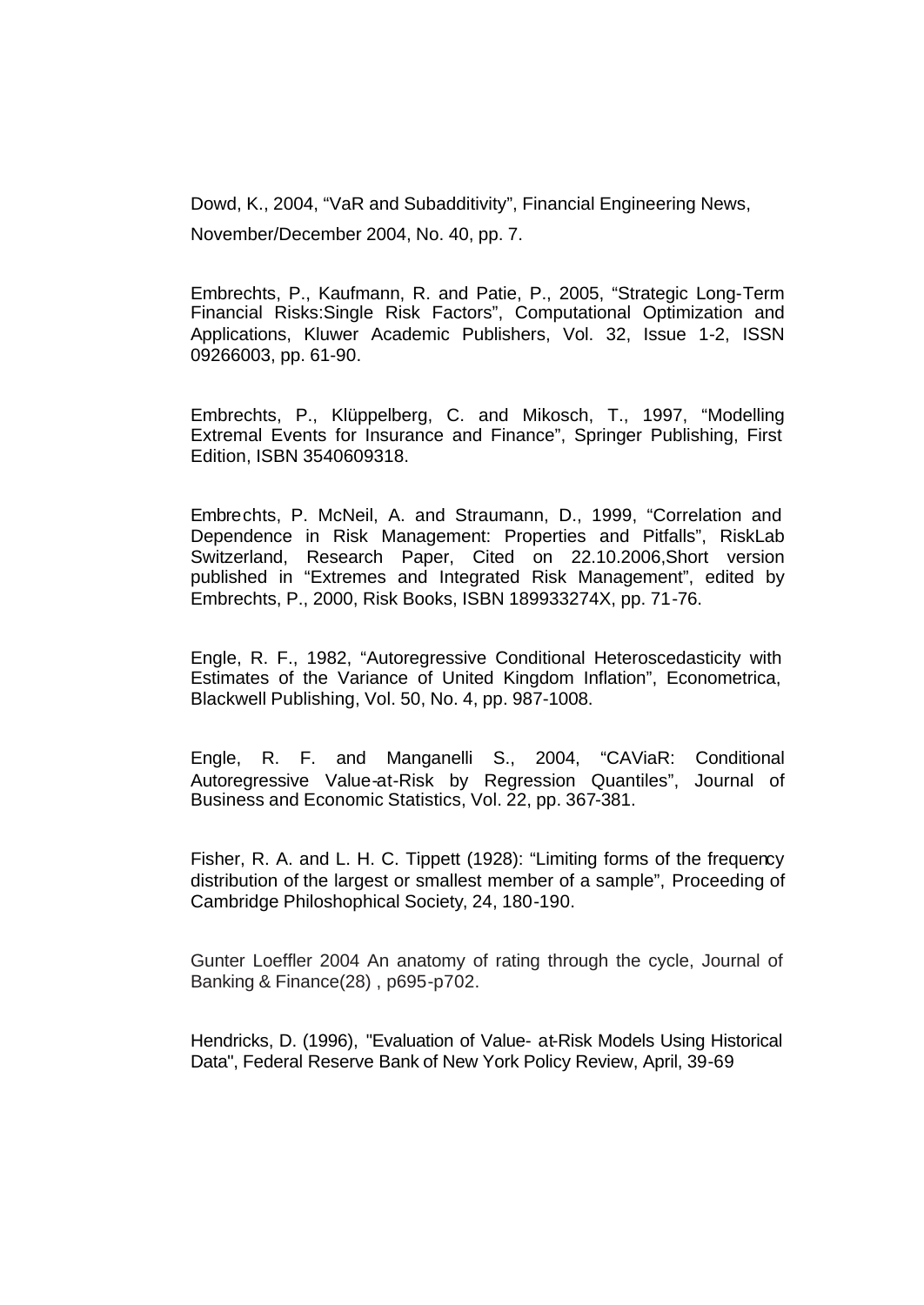Fama, E. T., 1965, "The Behavior of Stock-Market Prices", Journal of Business, Vol. 38, pp. 34-105.

Finkenstädt, B. and Rootzén, H. (Editors), 2003, "Extreme Values in Finance, Telecommunication and the Environment", Chapman and Hall/CRC, ISBN 1584884118,pp. 101-168.

Glosten, L. R., R. Jaganathan and D. Runkle (1993), "On the Relationship Between the Expected Value and the Volatility of the Nominal Excess Return on Stocks", Journal of Finance, 48, 1779-1801.

Gnedenko , B. (1943): "Sur la distribution limite du terme maximum d'une s´erie al´eatoire", Annals of Mathematics, 44, 423-453.

Group of 30, 1993, "Derivatives: Practices and Principles", Washington DC, ISBN 1567080901.

Holton, Glyn A. (2003) : Value-at-Risk - Theory and Practice : Academic Press, 2003

Gumbel, E. (1958): Statistics of Extremes, New York: Colombia University Press.

Haas, M., 2001, "New Methods in Backtesting", Center of Advanced European Studies and Research, Research paper, Cited on 22.10.2006,

Hallerbach, W. G., 1999, "Decomposing Portfolio Value-at-Risk: A General Analysis", Tinbergen Institute Discussion Papers 99-034/2, Tinbergen Institute.

Hendricks, D., 1996, "Evaluation of Value-at-Risk Models Using Historical Data", Economic Policy Review, Federal Reserve Bank of New York, April 1996, pp. 39-69.

Ho, L.C., P. Burridge, J. Cadle, and M. Theobald (2000), "Value at Risk: Applying the Extreme Value Approach to Asian Markets in Recent Financial Turmoil", *Pacific-Basin Finance Journal,* 8, 249-275.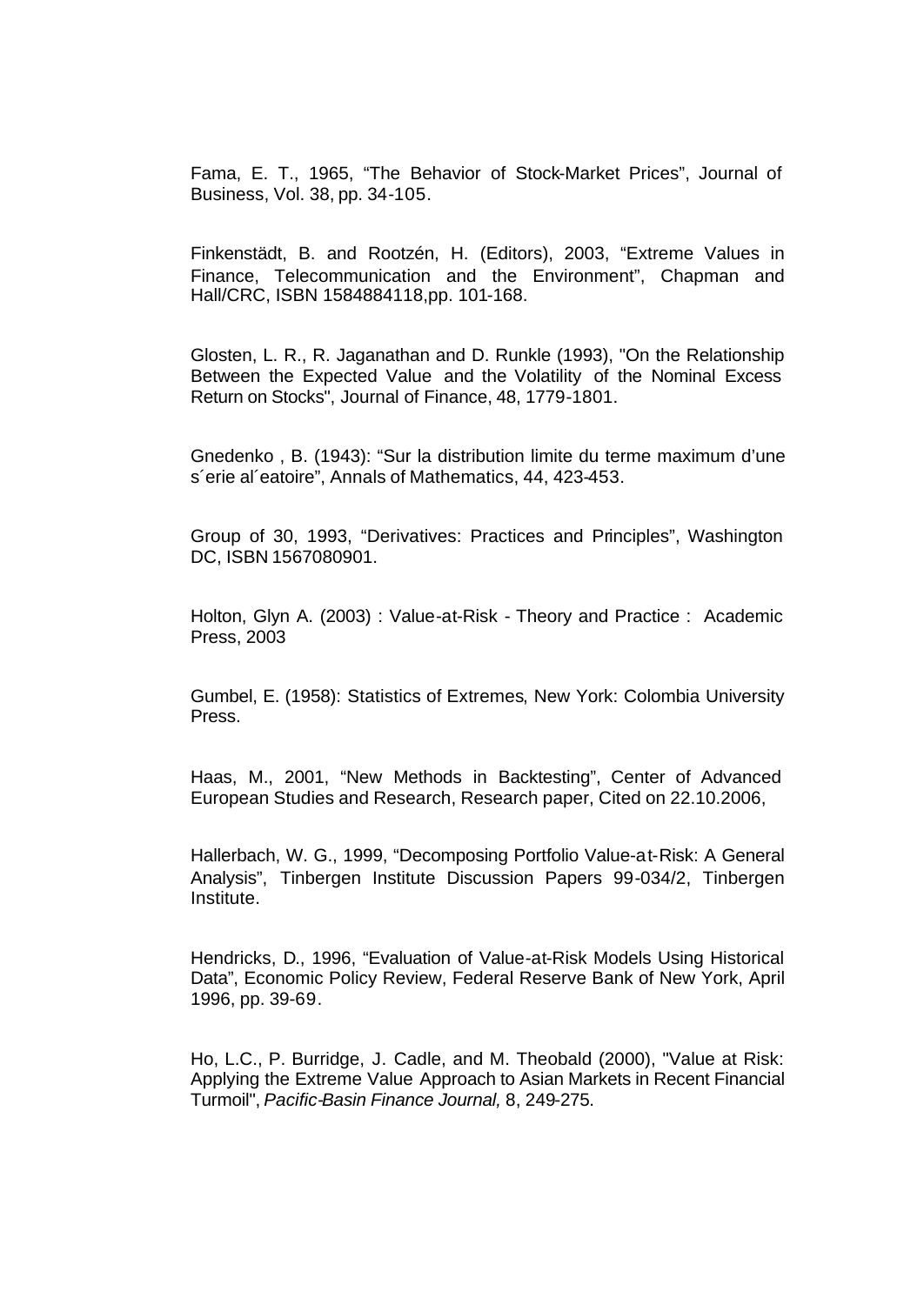Holton, G. A., 2003, "Value-at-Risk: Theory and Practice", Academic Press, ISBN 0123540100.

Hill, B.M. (1975),"A Simple General Approach to Inference about the tail of a Distribution", Annals of Statistics, 19, 1547-1569.

Ho, L.C., P. Burridge, J. Cadle, and M. Theobald (2000), "Value at Risk: Applying the Extreme Value Approach to Asian Markets in Recent Financial Turmoil", Pacific-Basin Finance Journal, 8, 249-275.

Hoogland, J. and Neumann, D., 1999, "Taming Risks: Financial Models and Numerics", Financial Mathematics ERCIM News No. 38, July 1999, The European Research Consortium for Informatics and Mathematics.

Hurlin, C. and Tokpavi, S., 2006, "Backtesting VaR Accuracy: A New Simple Test", Pre and Post-Print documents halshs-00068384\_v1, HAL, CCSd/CNRS, Cited on 4.11.2006.

Jackson, P., Maude, D. and Perraudin, W., 1997, "Bank Capital and Value at Risk", Bank of England Working Papers 79, Bank of England, ISSN 1368-5562; and Journal of Derivatives ,1997, No. 4, pp. 73-90.

Jamshidian F. and Y. Zhu (1996), "Scenario Simulation Model for Risk Management", Capital Market Strategies, 12, 26-30.

Jamshidian F. and Y. Zhu (1997), "Scenario Simulation: Theory and Methodology", Finance and Stochastics, 1, 43-67.

Jorion, P., 2001, "Value at Risk: The New Benchmark for Managing Financial Risk", McGraw-Hill, ISBN 0071355022.

Joy, C., Boyle, P. and Seng Tan, K., 1996, "Quasi-Monte Carlo Methods in Numerical Finance", Management Science, June 1996,Vol. 42, No. 6, pp. 926-938.

J.P.Morgan/Reuters, 1996 December. RiskMetrics { Technical Document. New York, 4<sup>th</sup> ed.). www.riskmetrics.com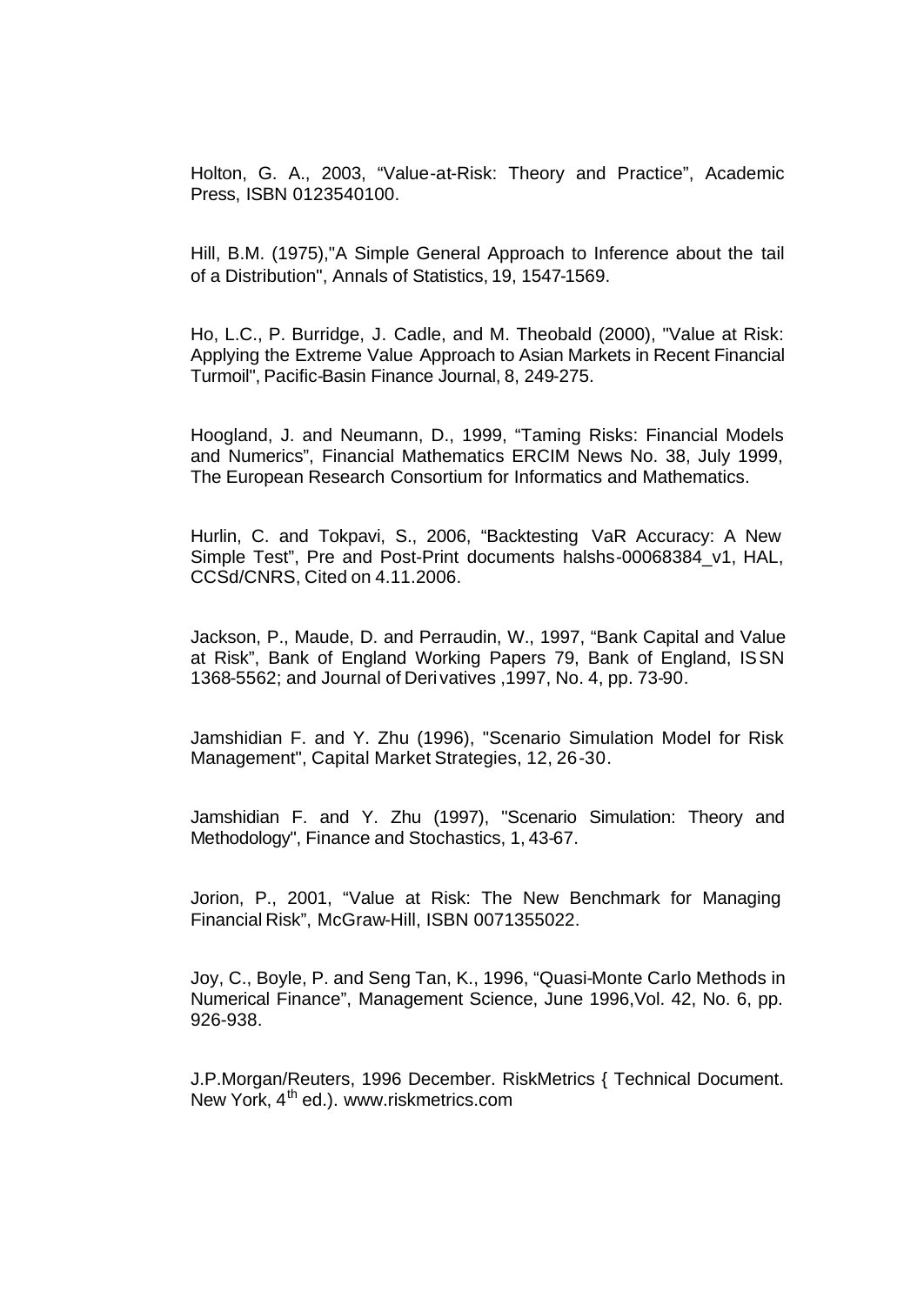Kerkhof, J. and Melenberg, B., 2002, "Backtesting for Risk-Based Regulatory Capital", Discussion Paper 110, Tilburg University, Center for Economic Research.

Khindanova, I and Rachev, S. T., 2000, "Value at Risk: Recent Advances", Handbook on Analytic-Computational Methods in Applied Mathematics, CRC Press LLC, pp. 801-858.

Kellizi, Evis and Manfred Gilli , (2000). Extreme Value Theories for Tail-Related Risk Measures, Working Paper ;University of Geneva.

Koedijk, K.G., Schafgans, M.M.A. and C.G. de Vries, (1990). The Tail Index of Exchange Rate Returns. Journal of International Economics 29, 93-108

Kupiec, J. A., 1995, "Techniques for Verifying the Accuracy of Risk Management Models", Journal of Derivatives, Vol. 3, No. 2, ISSN 1074- 1240, pp. 73-84.

Longin, F.M., (1996). The Assymptotic Distribution of Extreme Stock Market Returns, .Journal of Business 69,383-408.

Longin, F. M., 2000, "From Value at Risk to Stress Testing: The Extreme Value Approach", Journal of Banking and Finance, Vol. 24, pp. 1097- 1130.

Lopez, J. A., 1999, "Methods for Evaluating Value-at-Risk Estimates", Economic Review, Federal Reserve Bank of San Francisco, pp. 3-17.

Nath, Golaka ; Reddy, Y. V. (2003). Value at Risk: Issues and Implementation in Forex Market in India : November, pages 26 ; www.nse-india.com

Neftci, S. (2000), "Value at Risk Calculations, Extreme Events, and Tail Estimation", Journal of Derivatives, spring, 23-38.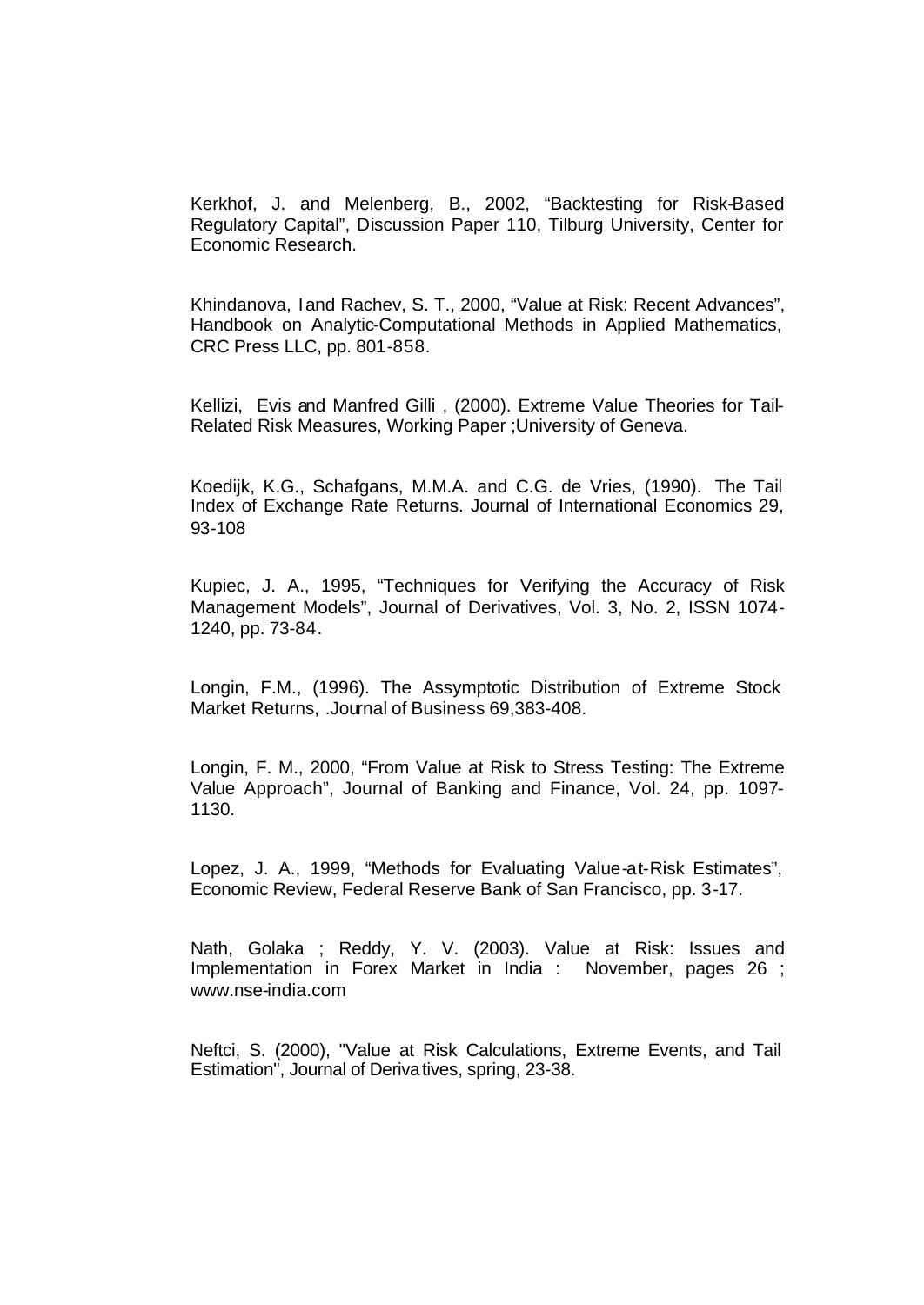Nelson, D.B. (1991), "Conditional Heteroscedasticity in Asset Returns: A New Approach", Econometrica, 59, 2, 347-370.

Pickands, J. (1975): Statistical inference using extreme order statistics, Annals of Statistics, 3, 119–131.

Raina, Ajoy and Mukhopadhyay, C (2004), "Optimizing a Portfolio of Equities, Equity Futures and Equity European Options by Minimising Value at Risk – A simulated Annealing Framework", ICFAI Journal of Finance, May 2004, Vol 10, No. 5.

Sarma, M, Susan Thomas and Ajay Shah (2003), "Selection of Value-at-Risk Models", Journal of Forecasting, 22(4), pp. 337-358.

Samanta, G. P. and Golaka C. Nath (2003), "Selecting Value-at-Risk Models for Government of India Fixed Income Securities", International Conference on Business & Finance, December 15-16, 2003 at the ICFAI University, Hyderabad, India, Co-Sponsored by the Philadelphia University, USA.

Samata, G.P. and Thakur, S.K., "On Estimating Value at Risk Using Tail I ndex : Application to Indian Stock Market", ICFAI Journal of Applied Finance, Vol 12, No. 6, June 2006.

Schinassi, G. (1999), "Systemic Aspects of Recent Turbulence in Mature Markets", Finance and Development, March, 30-33, IMF, Washington.

Sobehart J., Keenan S., Stein R (2001) Benchmarking Quantitative Default Risk Model A Validation Methodology. http://riskcalc.moodysrms.com/us/research/crm/53621.pdf

Srinivasan, Ashok ; Shah, Viral; Ganti, Phanindra V. R. ; Shah, Ajay ; (2000). Application of Range Searching to Fast Financial Risk Estimation : January, pages 16.

Tor Jacobsen, Jesper Linde, Kasper Roszbach. Credit risk versus capital requirements under Basel II: are SME loans and retail credit really different?. Sveriges Riksbank Working Paper Series No. 162, (April 2004).